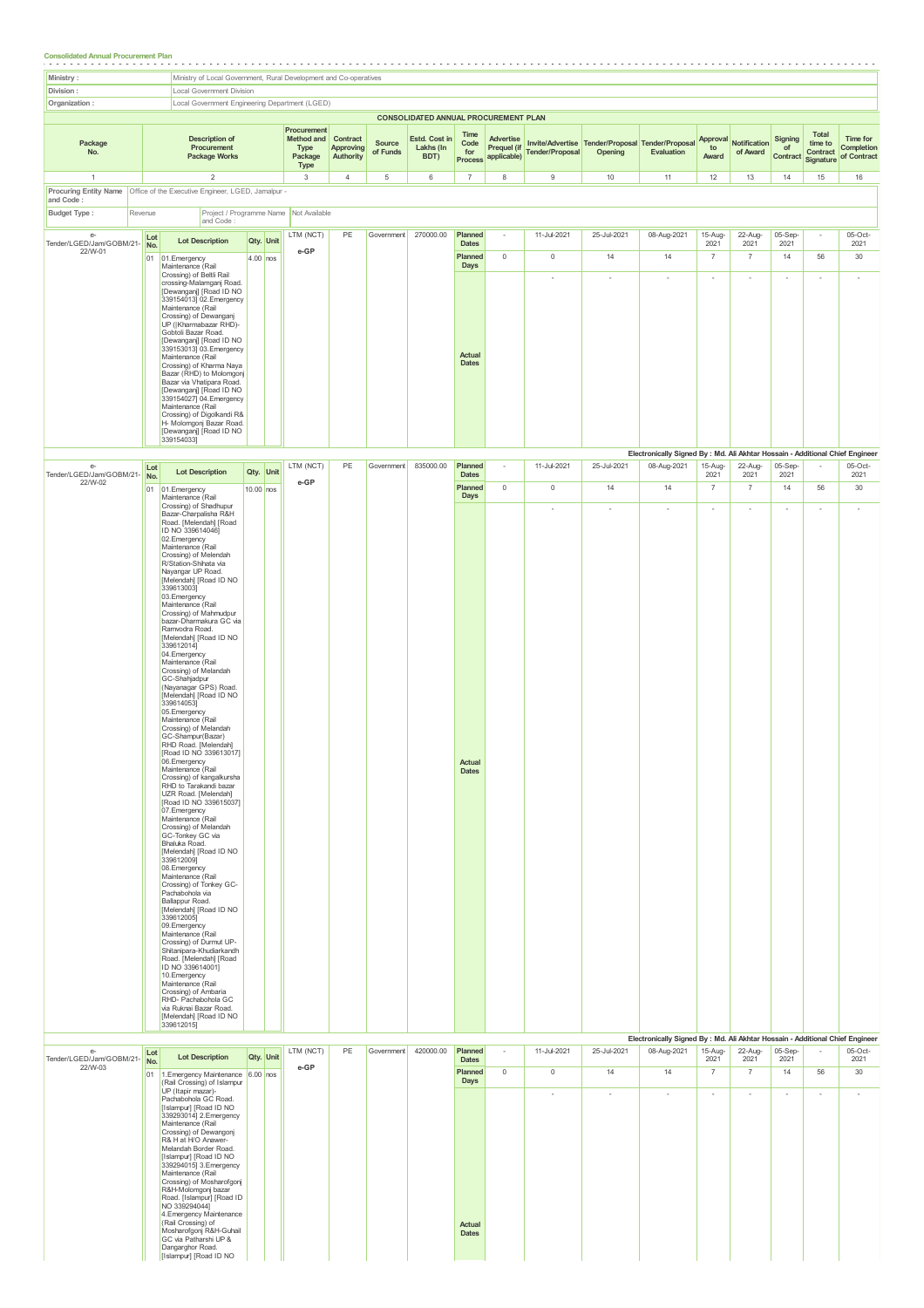|                                  |                             | 339292007] 5. Emergency<br>Maintenance (Rail<br>Crossing) of Dhrmakura<br>GC- Mosharofgonj rail<br>station Road. [Islampur]<br>[Road ID NO 339294032]<br>6. Emergency Maintenance<br>(Rail Crossing) of<br>Rowharkanda-<br>Mosharofgonj GC-<br>Mosharofgonj Rail Way<br>Station Road. [Islampur]<br>[Road ID NO 339294025]                                                                                                                                                                                                                                                                                                                                                                                                                                                                                                                                                                                                                                                                                                                                                                                                                                                                                                                                                                                                                                                                                                                                                                                                      |             |           |           |    |                      |           |                                |             |             |                          |                                                                                              |                 |                          |                          |                          |                 |
|----------------------------------|-----------------------------|---------------------------------------------------------------------------------------------------------------------------------------------------------------------------------------------------------------------------------------------------------------------------------------------------------------------------------------------------------------------------------------------------------------------------------------------------------------------------------------------------------------------------------------------------------------------------------------------------------------------------------------------------------------------------------------------------------------------------------------------------------------------------------------------------------------------------------------------------------------------------------------------------------------------------------------------------------------------------------------------------------------------------------------------------------------------------------------------------------------------------------------------------------------------------------------------------------------------------------------------------------------------------------------------------------------------------------------------------------------------------------------------------------------------------------------------------------------------------------------------------------------------------------|-------------|-----------|-----------|----|----------------------|-----------|--------------------------------|-------------|-------------|--------------------------|----------------------------------------------------------------------------------------------|-----------------|--------------------------|--------------------------|--------------------------|-----------------|
| $e-$<br>Tender/LGED/Jam/GOBM/21- | $\ensuremath{\mathsf{Lot}}$ | <b>Lot Description</b>                                                                                                                                                                                                                                                                                                                                                                                                                                                                                                                                                                                                                                                                                                                                                                                                                                                                                                                                                                                                                                                                                                                                                                                                                                                                                                                                                                                                                                                                                                          |             | Qty. Unit | LTM (NCT) | PE | Government 715000.00 |           | Planned<br><b>Dates</b>        | $\sim$      | 11-Jul-2021 | 25-Jul-2021              | Electronically Signed By : Md. Ali Akhtar Hossain - Additional Chief Engineer<br>08-Aug-2021 | 15-Aug-<br>2021 | 22-Aug-<br>2021          | 05-Sep-<br>2021          |                          | 05-Oct-<br>2021 |
| 22/W-5                           | No.                         | 01 1.Emergency                                                                                                                                                                                                                                                                                                                                                                                                                                                                                                                                                                                                                                                                                                                                                                                                                                                                                                                                                                                                                                                                                                                                                                                                                                                                                                                                                                                                                                                                                                                  | $10.00$ nos |           | $e$ -GP   |    |                      |           | Planned                        | $\mathbb O$ | $\mathbb O$ | 14                       | 14                                                                                           | $\overline{7}$  | $\overline{7}$           | 14                       | 56                       | 30 <sup>°</sup> |
|                                  |                             | Maintenance (Rail<br>Crossing) of Kendua<br>kalibari GC-Hamidpur<br>RHD via Godasimla<br>Bazar Road. [Jamalpur<br>Sadar] [Road ID NO<br>339362009] 2.Emergency<br>Maintenance (Rail<br>Crossing) of Kendua<br>kalibari GC-Sonatia GC<br>Road. [Jamalpur Sadar]<br>[Road ID NO 339362010]<br>3. Emergency<br>Maintenance (Rail<br>Crossing) of Hazipur GC-<br>Naraynpur RHD Via<br>Titpolla UP Road.<br>[Jamalpur Sadar] [Road<br>ID NO 339362012]<br>4. Emergency<br>Maintenance (Rail<br>Crossing) of Kendua<br>kalibari GC-Titpalla Bazar<br>RHD Road. [Jamalpur<br>Sadar] [Road ID NO<br>339362017] 5.Emergency<br>Maintenance (Rail<br>Crossing) of Sharifur U.P<br>to Godashimla Bazar<br>Road. [Jamalpur Sadar]<br>[Road ID NO 339363005]<br>6.Emergency<br>Maintenance (Rail<br>Crossing) of Banshchara<br>U.P to Upazila H/Q at<br>Bania Bazar Road.<br>[Jamalpur Sadar] [Road<br>ID NO 339363008]<br>7. Emergency<br>Maintenance (Rail<br>Crossing) of Sharifur U.P<br>to Godashimla bazar via<br>Shital Kursha Road.<br>[Jamalpur Sadar] [Road<br>ID NO 339364065]<br>8. Emergency<br>Maintenance (Rail<br>Crossing) of Binondar<br>para Bazar RHD-Nakati<br>Bazar via Kutamoni Road.<br>[Jamalpur Sadar] [Road<br>ID NO 339364082]<br>9. Emergency<br>Maintenance (Rail<br>Crossing) of Joyrampur<br>RHD(H/O.Ismail Hazi)-<br>Fokirbari pacca road<br>Anowara GPS Road.<br>[Jamalpur Sadar] [Road<br>ID NO 339364127]<br>10.Emergency<br>Maintenance (Rail<br>Crossing) of Hasil Bottola<br>Bazar to Jaliarpar bazar |             |           |           |    |                      |           | Days<br>Actual<br><b>Dates</b> |             | ×,          | $\overline{\phantom{a}}$ | $\overline{\phantom{a}}$                                                                     | $\sim$          | $\overline{\phantom{a}}$ | $\overline{\phantom{a}}$ | $\overline{\phantom{a}}$ | $\sim$          |
|                                  |                             | Road Llamalnur Sadarl<br>[Road ID NO 339364133]                                                                                                                                                                                                                                                                                                                                                                                                                                                                                                                                                                                                                                                                                                                                                                                                                                                                                                                                                                                                                                                                                                                                                                                                                                                                                                                                                                                                                                                                                 |             |           |           |    |                      |           |                                |             |             |                          | Electronically Signed By : Md. Ali Akhtar Hossain - Additional Chief Engineer                |                 |                          |                          |                          |                 |
| e-<br>Tender/LGED/Jam/GOBM/21-   | Lot<br>No.                  | <b>Lot Description</b>                                                                                                                                                                                                                                                                                                                                                                                                                                                                                                                                                                                                                                                                                                                                                                                                                                                                                                                                                                                                                                                                                                                                                                                                                                                                                                                                                                                                                                                                                                          | Qty. Unit   |           | LTM (NCT) | PE | Government           | 760000.00 | Planned<br><b>Dates</b>        | $\sim$      | 11-Jul-2021 | 25-Jul-2021              | 08-Aug-2021                                                                                  | 15-Aug-<br>2021 | 22-Aug-<br>2021          | 05-Sep-<br>2021          |                          | 05-Oct-<br>2021 |
| 22/W-06                          |                             | 01 1.Emergency                                                                                                                                                                                                                                                                                                                                                                                                                                                                                                                                                                                                                                                                                                                                                                                                                                                                                                                                                                                                                                                                                                                                                                                                                                                                                                                                                                                                                                                                                                                  | 11.00 nos   |           | e-GP      |    |                      |           | Planned<br>Days                | $\mathbb O$ | $\mathbb O$ | 14                       | 14                                                                                           | $\overline{7}$  | $\overline{7}$           | 14                       | 56                       | 30 <sup>°</sup> |
|                                  |                             | Maintenance (Rail<br>Crossing) of Aona-Stall<br>Road. [Sarishabari] [Road]<br>ID NO 3398530021<br>2. Emergency<br>Maintenance (Rail<br>Crossing) of Tarakandi-<br>Old Jagannathgonj Ghat<br>Road. [Sarishabari] [Road<br>ID NO 339854032]<br>3. Emergency<br>Maintenance (Rail<br>Crossing) of Aona U/P-<br>Kawamara Bazar Road.<br>[Sarishabari] [Road ID<br>NO 339853018]<br>4. Emergency<br>Maintenance (Rail<br>Crossing) of Pinga GC-<br>Gopalpur RHD Road Via<br>Bhangula (Sarishabari<br>Part). [Sarishabari] [Road<br>ID NO 339852005]<br>5. Emergency<br>Maintenance (Rail<br>Crossing) of Noapara<br>RHD-Kendua GC Road.<br>[Sarishabari] [Road ID<br>NO 339852006]<br>6.Emergency<br>Maintenance (Rail<br>Crossing) of Baraipatal-<br>Fuldarpara Road.<br>[Sarishabari] [Road ID<br>NO 339854044]<br>7. Emergency<br>Maintenance (Rail<br>Crossing) of Bhatara U/P-<br>Digpaith bazar via<br>Siddique Bazar Road.<br>[Sarishabari] [Road ID<br>NO 339853024]<br>8.Emergency<br>Maintenance (Rail<br>Crossing) of Bhatara U/P-<br>Titpolla U.P road<br>(Sarishabari Part) Road.<br>[Sarishabari] [Road ID<br>NO 339853006]<br>9. Emergency<br>Maintenance (Rail                                                                                                                                                                                                                                                                                                                                                       |             |           |           |    |                      |           | Actual<br><b>Dates</b>         |             | ×,          | ×                        | $\overline{\phantom{a}}$                                                                     | ÷               | $\overline{\phantom{a}}$ | $\overline{\phantom{a}}$ | ×,                       | $\sim$          |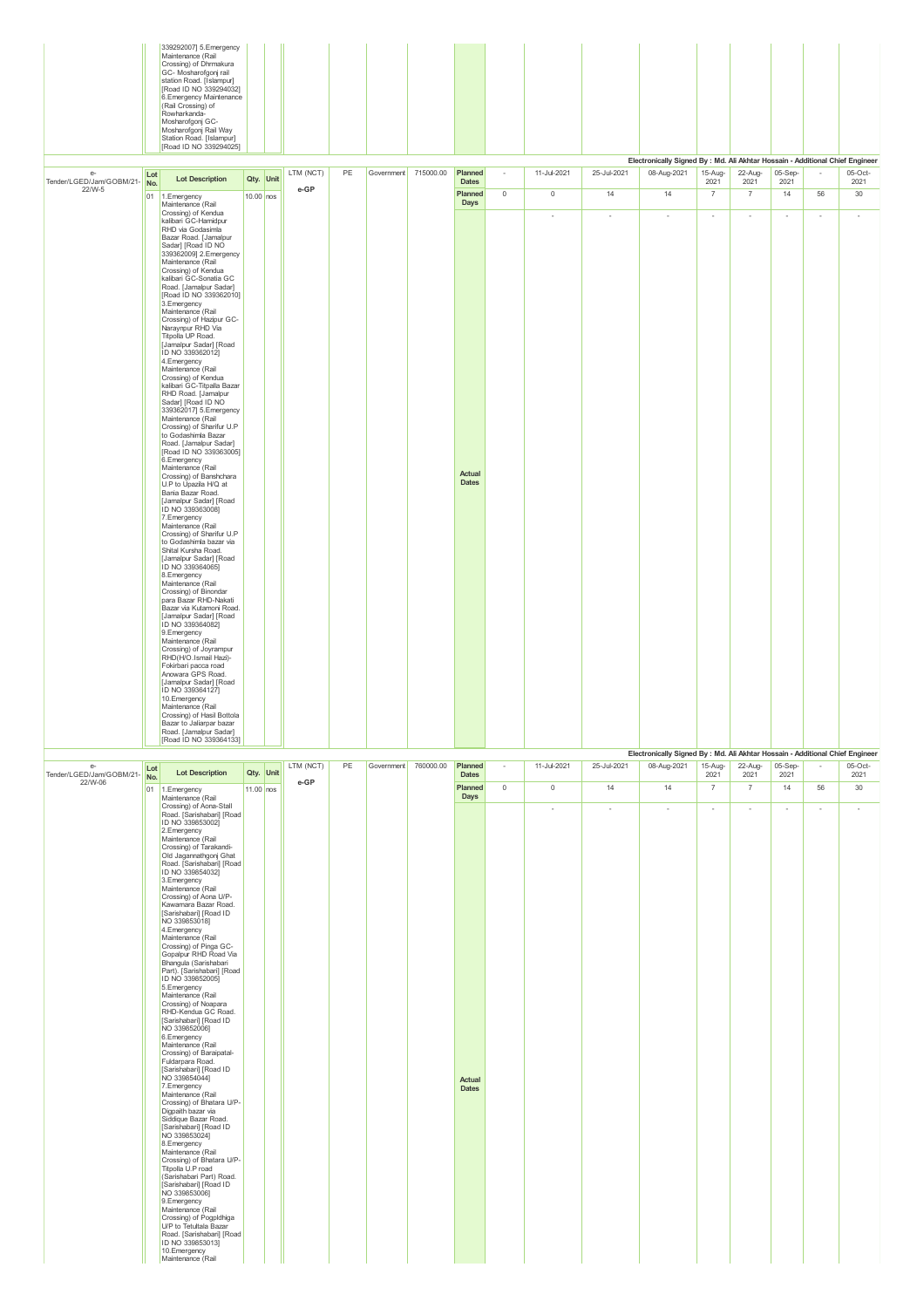|                                             |            | Crossing) of Tarakandi<br>bazar-Jamuna high school<br>Road. [Sarishabari] [Road<br>ID NO 3398550651<br>11. Emergency<br>Maintenance (Rail<br>Crossing) of Tarakandi<br>bazar-Tarakandi<br>pry.School via Tarakandi<br>Mosque Road.<br>[Sarishabari] [Road ID<br>NO 3398550631                                                                                                                                                                                                                                                                                                                                                                                                                                                                                                                                                                                                                                                                                                                                                                                                                                                                                                                                                                                                                                                                                                                                                                                                                                                                                                                  |             |           |                           |    |            |                               |                                           |                          |                          |              | Electronically Signed By : Md. Ali Akhtar Hossain - Additional Chief Engineer                                                    |                          |                          |                          |                          |                                   |
|---------------------------------------------|------------|------------------------------------------------------------------------------------------------------------------------------------------------------------------------------------------------------------------------------------------------------------------------------------------------------------------------------------------------------------------------------------------------------------------------------------------------------------------------------------------------------------------------------------------------------------------------------------------------------------------------------------------------------------------------------------------------------------------------------------------------------------------------------------------------------------------------------------------------------------------------------------------------------------------------------------------------------------------------------------------------------------------------------------------------------------------------------------------------------------------------------------------------------------------------------------------------------------------------------------------------------------------------------------------------------------------------------------------------------------------------------------------------------------------------------------------------------------------------------------------------------------------------------------------------------------------------------------------------|-------------|-----------|---------------------------|----|------------|-------------------------------|-------------------------------------------|--------------------------|--------------------------|--------------|----------------------------------------------------------------------------------------------------------------------------------|--------------------------|--------------------------|--------------------------|--------------------------|-----------------------------------|
| $e-$                                        | Lot        | <b>Lot Description</b>                                                                                                                                                                                                                                                                                                                                                                                                                                                                                                                                                                                                                                                                                                                                                                                                                                                                                                                                                                                                                                                                                                                                                                                                                                                                                                                                                                                                                                                                                                                                                                         |             | Qty. Unit | LTM (NCT)                 | PE | Government | 800000.00                     | Planned<br><b>Dates</b>                   | $\sim$                   | 11-Jul-2021              | 25-Jul-2021  | 08-Aug-2021                                                                                                                      | 15-Aug-<br>2021          | 22-Aug-<br>2021          | 05-Sep-<br>2021          |                          | 05-Oct-                           |
| Tender/LGED/Jam/GOBM/21-<br>22/W-04         | No.        | 01 1.Emergency<br>Maintenance (Rail<br>Crossing) of Nandina GC-<br>Dhanbari GC<br>Road[Jamalpur Part].<br>[Jamalpur Sadar] [Road<br>ID NO 3393620031<br>2. Emergency<br>Maintenance (Rail<br>Crossing) of Nurundi GC-<br>Gopalpur Bazar RHD<br>Road [Jamalpur Sadar]<br>[Road ID NO 339362004]<br>3. Emergency<br>Maintenance (Rail<br>Crossing) of Bharuakhali<br>GC RHD- Narundii GC<br>Road [Jamalpur Sadar]<br>[Road ID NO 339362006]<br>4. Emergency<br>Maintenance (Rail<br>Crossing) of Nandina GC-<br>Baschara GC Road<br>[Jamalpur Sadar] [Road<br>ID NO 339362007]<br>5.Emergency<br>Maintenance (Rail<br>Crossing) of Nandina GC-<br>Titpolla Simultoli RHD via<br>BearbazarRoad.[Jamalpur<br>Sadar] [Road ID NO<br>339362016] 6. Emergency<br>Maintenance (Rail<br>Crossing) of Bharuakhali<br>GC- Jamtola Bazar via<br>Itali UP Road [Jamalpur<br>Sadar] [Road ID NO<br>339362018] 7. Emergency<br>Maintenance (Rail<br>Crossing) of Ghordhap<br>U.P to piarpur bazar Road<br>[Jamalpur Sadar] [Road<br>ID NO 339363012]<br>8. Emergency<br>Maintenance (Rail<br>Crossing) of Nurundi UP<br>Office to Shailerkanda<br>bazar via Bonpara Road<br>[Jamalpur Sadar] [Road<br>ID NO 3393630301<br>9. Emergency<br>Maintenance (Rail<br>Crossing) of Ranagasha<br>Baparipara-Laharikanda<br>bazar Road [Jamalpur<br>Sadar] [Road ID NO<br>339364078]<br>10.Emergency<br>Maintenance (Rail<br>Crossing) of Piarpur<br>Bazar RHD-Mullahghat<br>Road [Jamalpur Sadar]<br>[Road ID NO 339364088]<br>11. Emergency<br>Maintenance (Rail<br>Crossing) of Jamalpur-<br>Mym. R&H road atBogali | $11.00$ nos |           | e-GP                      |    |            |                               | Planned<br>Days<br>Actual<br><b>Dates</b> | $\mathbb O$              | $\mathbb O$<br>$\sim$    | 14<br>$\sim$ | 14<br>$\sim$                                                                                                                     | $\overline{7}$<br>$\sim$ | $\overline{7}$<br>$\sim$ | 14<br>$\sim$             | 56<br>$\sim$             | 2021<br>30 <sup>°</sup><br>$\sim$ |
|                                             |            | to Mirzapur Road via<br>Lebu Mia House Road<br>[Jamalpur Sadar] [Road                                                                                                                                                                                                                                                                                                                                                                                                                                                                                                                                                                                                                                                                                                                                                                                                                                                                                                                                                                                                                                                                                                                                                                                                                                                                                                                                                                                                                                                                                                                          |             |           |                           |    |            |                               |                                           |                          |                          |              |                                                                                                                                  |                          |                          |                          |                          |                                   |
|                                             |            | ID NO 339364118]                                                                                                                                                                                                                                                                                                                                                                                                                                                                                                                                                                                                                                                                                                                                                                                                                                                                                                                                                                                                                                                                                                                                                                                                                                                                                                                                                                                                                                                                                                                                                                               |             |           |                           |    |            |                               |                                           |                          |                          |              | Electronically Signed By : Md. Ali Akhtar Hossain - Additional Chief Engineer                                                    |                          |                          |                          |                          |                                   |
| $e-$<br>Tender/LGED/Jam/GOBM/21-            | Lot<br>No. | <b>Lot Description</b>                                                                                                                                                                                                                                                                                                                                                                                                                                                                                                                                                                                                                                                                                                                                                                                                                                                                                                                                                                                                                                                                                                                                                                                                                                                                                                                                                                                                                                                                                                                                                                         |             | Qty. Unit | LTM (NCT)                 | PE |            | Government 3000000.00         | Planned<br><b>Dates</b>                   | $\overline{\phantom{a}}$ | 11-Jul-2021              | 25-Jul-2021  | 08-Aug-2021                                                                                                                      | 15-Aug-<br>2021          | 22-Aug-<br>2021          | 05-Sep-<br>2021          |                          | 05-Oct-<br>2021                   |
| 22/W-7                                      |            | 01 Part-A: Supply of                                                                                                                                                                                                                                                                                                                                                                                                                                                                                                                                                                                                                                                                                                                                                                                                                                                                                                                                                                                                                                                                                                                                                                                                                                                                                                                                                                                                                                                                                                                                                                           | $1.00$ no   |           | e-GP                      |    |            |                               | Planned                                   | $\mathbb O$              | $\mathbb O$              | 14           | 14                                                                                                                               | $\overline{7}$           | $\overline{\mathcal{I}}$ | 14                       | 56                       | 30                                |
|                                             |            | Construction Materials for<br><b>MMT Works</b>                                                                                                                                                                                                                                                                                                                                                                                                                                                                                                                                                                                                                                                                                                                                                                                                                                                                                                                                                                                                                                                                                                                                                                                                                                                                                                                                                                                                                                                                                                                                                 |             |           |                           |    |            |                               | Days<br>Actual                            |                          | $\overline{\phantom{a}}$ | $\sim$       | $\sim$                                                                                                                           | $\sim$                   | $\sim$                   | $\sim$                   | $\sim$                   | $\sim$                            |
|                                             |            |                                                                                                                                                                                                                                                                                                                                                                                                                                                                                                                                                                                                                                                                                                                                                                                                                                                                                                                                                                                                                                                                                                                                                                                                                                                                                                                                                                                                                                                                                                                                                                                                |             |           |                           |    |            |                               | <b>Dates</b>                              |                          |                          |              | Electronically Signed By : Md. Ali Akhtar Hossain - Additional Chief Engineer                                                    |                          |                          |                          |                          |                                   |
| $e-$<br>Tender/LGED/Jam/GOBM/21-            | Lot<br>No. | <b>Lot Description</b>                                                                                                                                                                                                                                                                                                                                                                                                                                                                                                                                                                                                                                                                                                                                                                                                                                                                                                                                                                                                                                                                                                                                                                                                                                                                                                                                                                                                                                                                                                                                                                         | Qty.        | Unit      | LTM (NCT)                 | PE |            | Government 4900000.00         | Planned<br><b>Dates</b>                   | $\sim$                   | 30-Aug-2021              | 13-Sep-2021  | 27-Sep-2021                                                                                                                      | 04-Oct-<br>2021          | $11-Oct-$<br>2021        | 25-Oct-<br>2021          |                          | 24-Dec-<br>2021                   |
| 22/W-08                                     | 01         | Periodic Maintenance<br>of Sarmara G.C -                                                                                                                                                                                                                                                                                                                                                                                                                                                                                                                                                                                                                                                                                                                                                                                                                                                                                                                                                                                                                                                                                                                                                                                                                                                                                                                                                                                                                                                                                                                                                       | 2000.00 m   |           | $\operatorname{\sf e-GP}$ |    |            |                               | Planned<br>Days                           | $\mathbf 0$              | $\mathbb O$              | 14           | 14                                                                                                                               | $\overline{7}$           | $\overline{7}$           | 14                       | 56                       | 60                                |
|                                             |            | Dotterchar R&H Road<br>from Ch. 00m-2000m<br>[BAKSHIGANJ].<br>[Road ID NO:<br>339072008]                                                                                                                                                                                                                                                                                                                                                                                                                                                                                                                                                                                                                                                                                                                                                                                                                                                                                                                                                                                                                                                                                                                                                                                                                                                                                                                                                                                                                                                                                                       |             |           |                           |    |            |                               | Actual<br><b>Dates</b>                    |                          | $\overline{\phantom{a}}$ | i,           |                                                                                                                                  | $\overline{\phantom{a}}$ | $\overline{\phantom{a}}$ | $\overline{\phantom{a}}$ | $\overline{\phantom{a}}$ | ×                                 |
| $e-$                                        |            |                                                                                                                                                                                                                                                                                                                                                                                                                                                                                                                                                                                                                                                                                                                                                                                                                                                                                                                                                                                                                                                                                                                                                                                                                                                                                                                                                                                                                                                                                                                                                                                                |             |           | LTM (NCT)                 | PE |            | Government 3800000.00         | Planned                                   | $\sim$                   | 30-Aug-2021              | 13-Sep-2021  | Electronically Signed By : Md. Ali Akhtar Hossain - Additional Chief Engineer<br>27-Sep-2021                                     | $04$ -Oct-               | $11-Oct-$                | 25-Oct-                  |                          | 24-Dec-                           |
| Tender/LGED/Jam/GOBM/21-<br>22/W-09         | Lot<br>No. | <b>Lot Description</b>                                                                                                                                                                                                                                                                                                                                                                                                                                                                                                                                                                                                                                                                                                                                                                                                                                                                                                                                                                                                                                                                                                                                                                                                                                                                                                                                                                                                                                                                                                                                                                         | Qty. Unit   |           | e-GP                      |    |            |                               | <b>Dates</b>                              |                          |                          |              |                                                                                                                                  | 2021                     | 2021                     | 2021                     |                          | 2021                              |
|                                             | 01         | Periodic Maintenance of 900.00 m<br>Bhabki Bazar RHD-<br>Ruhili via Poirbari Road                                                                                                                                                                                                                                                                                                                                                                                                                                                                                                                                                                                                                                                                                                                                                                                                                                                                                                                                                                                                                                                                                                                                                                                                                                                                                                                                                                                                                                                                                                              |             |           |                           |    |            |                               | Planned<br>Days                           | $\mathbf 0$              | $\mathbb O$              | 14           | 14                                                                                                                               | $\overline{7}$           | $\overline{7}$           | 14                       | 56                       | 60                                |
|                                             |            | from Ch. 4580m-5480m<br>[MELANDAH] [Road ID                                                                                                                                                                                                                                                                                                                                                                                                                                                                                                                                                                                                                                                                                                                                                                                                                                                                                                                                                                                                                                                                                                                                                                                                                                                                                                                                                                                                                                                                                                                                                    |             |           |                           |    |            |                               | Actual<br><b>Dates</b>                    |                          | $\sim$                   | $\sim$       | $\sim$                                                                                                                           | ٠                        | $\sim$                   | $\sim$                   | $\sim$                   | $\sim$                            |
|                                             |            | NO: 339614045]                                                                                                                                                                                                                                                                                                                                                                                                                                                                                                                                                                                                                                                                                                                                                                                                                                                                                                                                                                                                                                                                                                                                                                                                                                                                                                                                                                                                                                                                                                                                                                                 |             |           |                           |    |            |                               |                                           |                          |                          |              | Electronically Signed By : Md. Ali Akhtar Hossain - Additional Chief Engineer                                                    |                          |                          |                          |                          |                                   |
| $e-$<br>Tender/LGED/Jam/GOBM/21-            | Lot        | <b>Lot Description</b>                                                                                                                                                                                                                                                                                                                                                                                                                                                                                                                                                                                                                                                                                                                                                                                                                                                                                                                                                                                                                                                                                                                                                                                                                                                                                                                                                                                                                                                                                                                                                                         | Qty.        | Unit      | LTM (NCT)                 | PE | Government | 3700000.00                    | Planned                                   | $\sim$                   | 30-Aug-2021              | 13-Sep-2021  | 27-Sep-2021                                                                                                                      | $04-Oct$<br>2021         | $11-Oct-$<br>2021        | 25-Oct-<br>2021          |                          | 24-Dec-<br>2021                   |
| 22/W-10                                     | No.<br>01  | Periodic Maintenance                                                                                                                                                                                                                                                                                                                                                                                                                                                                                                                                                                                                                                                                                                                                                                                                                                                                                                                                                                                                                                                                                                                                                                                                                                                                                                                                                                                                                                                                                                                                                                           | 1700.00 m   |           | e-GP                      |    |            |                               | <b>Dates</b><br>Planned                   | $\mathbf 0$              | $\mathbf 0$              | 14           | 14                                                                                                                               | $\overline{7}$           | $\overline{7}$           | 14                       | 56                       | 60                                |
|                                             |            | of Sanandabari-<br>Aakhandapara Road<br>from Ch. 00m-1700m<br>[DEWANGANJ]. [Road<br>ID NO: 339155070]                                                                                                                                                                                                                                                                                                                                                                                                                                                                                                                                                                                                                                                                                                                                                                                                                                                                                                                                                                                                                                                                                                                                                                                                                                                                                                                                                                                                                                                                                          |             |           |                           |    |            |                               | Days<br>Actual<br><b>Dates</b>            |                          | $\sim$                   | $\sim$       | $\sim$                                                                                                                           | ٠                        | $\sim$                   | $\sim$                   | $\sim$                   | $\sim$                            |
|                                             |            |                                                                                                                                                                                                                                                                                                                                                                                                                                                                                                                                                                                                                                                                                                                                                                                                                                                                                                                                                                                                                                                                                                                                                                                                                                                                                                                                                                                                                                                                                                                                                                                                |             |           |                           |    |            |                               |                                           |                          |                          |              | Electronically Signed By : Md. Ali Akhtar Hossain - Additional Chief Engineer                                                    |                          |                          |                          |                          |                                   |
| $e-$<br>Tender/LGED/Jam/GOBM/21-<br>22/W-11 | Lot<br>No. | <b>Lot Description</b>                                                                                                                                                                                                                                                                                                                                                                                                                                                                                                                                                                                                                                                                                                                                                                                                                                                                                                                                                                                                                                                                                                                                                                                                                                                                                                                                                                                                                                                                                                                                                                         | Qty. Unit   |           | LTM (NCT)<br>e-GP         | PE |            | Government 2500000.00         | Planned<br><b>Dates</b>                   | $\sim$                   | 30-Aug-2021              | 13-Sep-2021  | 27-Sep-2021                                                                                                                      | $04-Oct-$<br>2021        | $11-Oct-$<br>2021        | 25-Oct-<br>2021          |                          | 24-Dec-<br>2021                   |
|                                             |            | 01 Periodic Maintenance of 800.00 m<br>Kharma Naya                                                                                                                                                                                                                                                                                                                                                                                                                                                                                                                                                                                                                                                                                                                                                                                                                                                                                                                                                                                                                                                                                                                                                                                                                                                                                                                                                                                                                                                                                                                                             |             |           |                           |    |            |                               | Planned<br>Days                           | $\mathbf 0$              | $\mathbb O$              | 14           | 14                                                                                                                               | $\overline{7}$           | $\overline{7}$           | 14                       | 56                       | 60                                |
|                                             |            | Bazar(RHD)- Molomgonj<br>Bazar via Vhatipara<br>Road from Ch. 00m-<br>800m [DEWANGANJ].<br>[Road ID NO:<br>339154027]                                                                                                                                                                                                                                                                                                                                                                                                                                                                                                                                                                                                                                                                                                                                                                                                                                                                                                                                                                                                                                                                                                                                                                                                                                                                                                                                                                                                                                                                          |             |           |                           |    |            |                               | Actual<br><b>Dates</b>                    |                          | $\sim$                   | ×            | $\sim$                                                                                                                           | ٠                        | $\sim$                   | $\sim$                   | $\sim$                   | $\sim$                            |
| $\mathsf{e}\text{-}$                        | Lot        | $\frac{1}{2}$ $\frac{1}{2}$ $\frac{1}{2}$ $\frac{1}{2}$ $\frac{1}{2}$ $\frac{1}{2}$ $\frac{1}{2}$ $\frac{1}{2}$ $\frac{1}{2}$ $\frac{1}{2}$ $\frac{1}{2}$ $\frac{1}{2}$ $\frac{1}{2}$ $\frac{1}{2}$ $\frac{1}{2}$ $\frac{1}{2}$ $\frac{1}{2}$ $\frac{1}{2}$ $\frac{1}{2}$ $\frac{1}{2}$ $\frac{1}{2}$ $\frac{1}{2}$                                                                                                                                                                                                                                                                                                                                                                                                                                                                                                                                                                                                                                                                                                                                                                                                                                                                                                                                                                                                                                                                                                                                                                                                                                                                            |             |           |                           | PE |            | Government 4200000.00 Planned |                                           | $\sim$                   | 30-Aug-2021              |              | Electronically Signed By : Md. Ali Akhtar Hossain - Additional Chief Engineer<br>13-Sep-2021 27-Sep-2021 04-Oct- 11-Oct- 25-Oct- |                          |                          |                          | $\sim 10^{-1}$           | 24-Dec-                           |
|                                             |            |                                                                                                                                                                                                                                                                                                                                                                                                                                                                                                                                                                                                                                                                                                                                                                                                                                                                                                                                                                                                                                                                                                                                                                                                                                                                                                                                                                                                                                                                                                                                                                                                |             |           |                           |    |            |                               |                                           |                          |                          |              |                                                                                                                                  |                          |                          |                          |                          |                                   |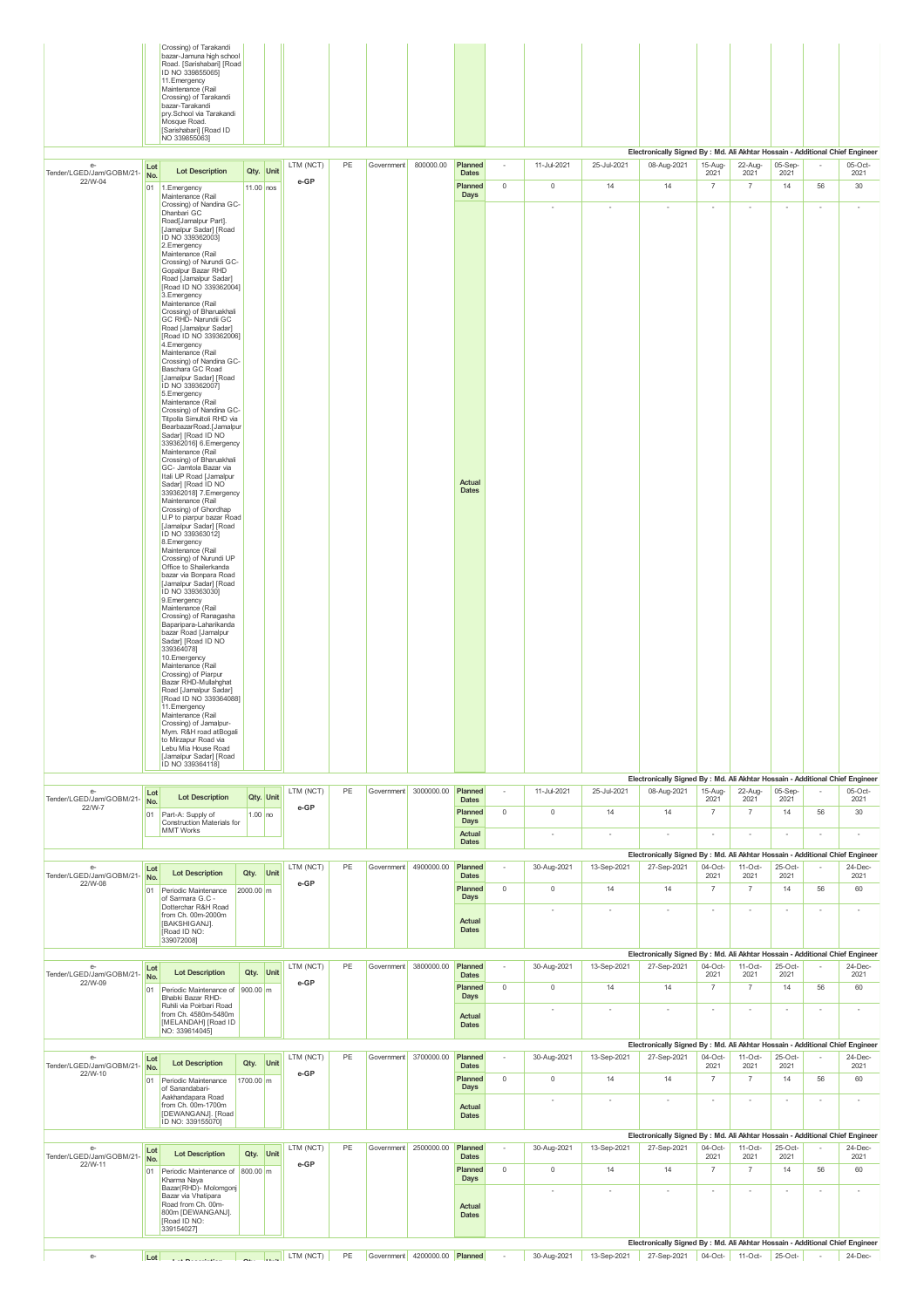| Tender/LGED/Jam/GOBM/21-            | No.        | <b>Lot Description</b>                                       | Qty.       | Unit |           |    |            |                       | <b>Dates</b>            |             |                          |                          |                                                                                              | 2021                     | 2021                     | 2021                     |                          | 2021                     |
|-------------------------------------|------------|--------------------------------------------------------------|------------|------|-----------|----|------------|-----------------------|-------------------------|-------------|--------------------------|--------------------------|----------------------------------------------------------------------------------------------|--------------------------|--------------------------|--------------------------|--------------------------|--------------------------|
| 22/W-12                             | 01         | Periodic Maintenance                                         | 1250.00 m  |      | e-GP      |    |            |                       | Planned<br>Days         | $\mathbb O$ | $\mathbb O$              | 14                       | 14                                                                                           | $\overline{7}$           | $\overline{7}$           | 14                       | 56                       | 60                       |
|                                     |            | of Jhagrerchar GC-<br>Napiterchar Bazar                      |            |      |           |    |            |                       |                         |             |                          |                          |                                                                                              |                          |                          | $\sim$                   | $\sim$                   | $\sim$                   |
|                                     |            | Road from Ch. 00m-<br>1250m [ISLAMPUR].<br>[Road ID NO:      |            |      |           |    |            |                       | Actual<br><b>Dates</b>  |             |                          |                          |                                                                                              |                          |                          |                          |                          |                          |
|                                     |            | 339294066]                                                   |            |      |           |    |            |                       |                         |             |                          |                          |                                                                                              |                          |                          |                          |                          |                          |
|                                     |            |                                                              |            |      |           |    |            |                       |                         |             |                          |                          | Electronically Signed By : Md. Ali Akhtar Hossain - Additional Chief Engineer                |                          |                          |                          |                          |                          |
| e<br>Tender/LGED/Jam/GOBM/21-       | Lot<br>No. | <b>Lot Description</b>                                       | Qty.       | Unit | LTM (NCT) | PE | Government | 3500000.00            | Planned<br><b>Dates</b> |             | 30-Aug-2021              | 13-Sep-2021              | 27-Sep-2021                                                                                  | $04-Oct$<br>2021         | $11-Oct$<br>2021         | 25-Oct-<br>2021          |                          | 24-Dec-<br>2021          |
| 22/W-13                             | 01         | Periodic Maintenance                                         | 1000.00 m  |      | e-GP      |    |            |                       | Planned                 | $\mathbf 0$ | $\mathbb O$              | 14                       | 14                                                                                           | $\overline{7}$           | $\overline{7}$           | 14                       | 56                       | 60                       |
|                                     |            | of Gutail Pucca Road -<br>Kacima via Belgacha                |            |      |           |    |            |                       | <b>Days</b>             |             |                          |                          |                                                                                              |                          |                          | $\sim$                   | $\sim$                   | ×                        |
|                                     |            | Hospital Road from Ch.<br>00m-1000m                          |            |      |           |    |            |                       | Actual                  |             |                          |                          |                                                                                              |                          |                          |                          |                          |                          |
|                                     |            | [ISLAMPUR]. [Road<br>ID NO: 339295070]                       |            |      |           |    |            |                       | <b>Dates</b>            |             |                          |                          |                                                                                              |                          |                          |                          |                          |                          |
|                                     |            |                                                              |            |      |           |    |            |                       |                         |             |                          |                          | Electronically Signed By : Md. Ali Akhtar Hossain - Additional Chief Engineer                |                          |                          |                          |                          |                          |
| $e-$<br>Tender/LGED/Jam/GOBM/21-    | Lot        | <b>Lot Description</b>                                       | Qty.       | Unit | LTM (NCT) | PE | Government | 3300000.00            | Planned<br><b>Dates</b> |             | 30-Aug-2021              | 13-Sep-2021              | 27-Sep-2021                                                                                  | 04-Oct-<br>2021          | $11-Oct-$<br>2021        | 25-Oct-<br>2021          |                          | 24-Dec-<br>2021          |
| 22/W-14                             | No.<br>01  | Periodic Maintenance of                                      | 900.00 m   |      | e-GP      |    |            |                       | Planned                 | $\mathbb O$ | $\mathbb O$              | 14                       | 14                                                                                           | $\overline{7}$           | $\overline{7}$           | 14                       | 56                       | 60                       |
|                                     |            | Charputimary UP -<br>Dobarchar R&H Road                      |            |      |           |    |            |                       | Days                    |             |                          |                          |                                                                                              |                          |                          |                          |                          |                          |
|                                     |            | from Ch. 00m-900m<br>[ISLAMPUR]. [Road ID<br>NO: 339294065]  |            |      |           |    |            |                       | Actual<br><b>Dates</b>  |             | ٠                        |                          |                                                                                              |                          |                          | $\overline{\phantom{a}}$ | $\sim$                   | ٠                        |
|                                     |            |                                                              |            |      |           |    |            |                       |                         |             |                          |                          | Electronically Signed By : Md. Ali Akhtar Hossain - Additional Chief Engineer                |                          |                          |                          |                          |                          |
| $e-$<br>Tender/LGED/Jam/GOBM/21-    | Lot        | <b>Lot Description</b>                                       | Qty.       | Unit | LTM (NCT) | PE | Government | 2500000.00            | Planned<br><b>Dates</b> |             | 30-Aug-2021              | 13-Sep-2021              | 27-Sep-2021                                                                                  | 04-Oct-<br>2021          | $11-Oct$<br>2021         | 25-Oct-<br>2021          |                          | 24-Dec-<br>2021          |
| 22/W-15                             | No.<br>01  | Periodic Maintenance of                                      | 500.00 m   |      | e-GP      |    |            |                       | Planned                 | $\mathbb O$ | $\mathbb O$              | 14                       | 14                                                                                           | $\overline{7}$           | $\overline{7}$           | 14                       | 56                       | 60                       |
|                                     |            | Dagi Jalalpur-5 No Char<br>via Sadupur Bazar Road            |            |      |           |    |            |                       | <b>Days</b>             |             |                          |                          |                                                                                              |                          |                          |                          |                          |                          |
|                                     |            | from Ch. 3680m-4180m<br>[MELANDAH] [Road ID                  |            |      |           |    |            |                       | Actual                  |             |                          |                          |                                                                                              |                          |                          | $\sim$                   | $\sim$                   | ٠                        |
|                                     |            | NO: 339614026]                                               |            |      |           |    |            |                       | <b>Dates</b>            |             |                          |                          |                                                                                              |                          |                          |                          |                          |                          |
|                                     |            |                                                              |            |      |           |    |            |                       |                         |             |                          |                          | Electronically Signed By : Md. Ali Akhtar Hossain - Additional Chief Engineer                |                          |                          |                          |                          |                          |
| $e-$<br>Tender/LGED/Jam/GOBM/21-    | Lot<br>No. | <b>Lot Description</b>                                       | Qty.       | Unit | LTM (NCT) | PE | Government | 4600000.00            | Planned<br><b>Dates</b> |             | 30-Aug-2021              | 13-Sep-2021              | 27-Sep-2021                                                                                  | 04-Oct-<br>2021          | $11-Oct$<br>2021         | 25-Oct-<br>2021          |                          | 24-Dec-<br>2021          |
| 22/W-16                             | 01         | Periodic Maintenance of                                      | 550.00 m   |      | e-GP      |    |            |                       | Planned                 | $\mathbb O$ | $\mathbb O$              | 14                       | 14                                                                                           | $\overline{7}$           | $\overline{7}$           | 14                       | 56                       | 60                       |
|                                     |            | Jhawgora Bazar UZR-<br>Jhawgora UP Office (Bi-               |            |      |           |    |            |                       | <b>Days</b>             |             |                          |                          |                                                                                              | ٠                        |                          | $\sim$                   | $\sim$                   | ٠                        |
|                                     |            | Pass) Road from<br>Ch.m00m-550m                              |            |      |           |    |            |                       | Actual                  |             |                          |                          |                                                                                              |                          |                          |                          |                          |                          |
|                                     |            | [MELANDAH] [Road ID<br>NO: 339614071]                        |            |      |           |    |            |                       | <b>Dates</b>            |             |                          |                          |                                                                                              |                          |                          |                          |                          |                          |
|                                     |            |                                                              |            |      |           |    |            |                       |                         |             |                          |                          | Electronically Signed By : Md. Ali Akhtar Hossain - Additional Chief Engineer                |                          |                          |                          |                          |                          |
| $e-$<br>Tender/LGED/Jam/GOBM/21-    | Lot        | <b>Lot Description</b>                                       | Qty.       | Unit | LTM (NCT) | PE | Government | 3500000.00            | Planned                 |             | 30-Aug-2021              | 13-Sep-2021              | 27-Sep-2021                                                                                  | $04-Oct-$                | $11-Oct-$<br>2021        | $25$ -Oct-<br>2021       |                          | 24-Dec-                  |
| 22/W-17                             | No.        |                                                              |            |      | e-GP      |    |            |                       | <b>Dates</b><br>Planned | $\mathbb O$ | $\mathbb O$              | 14                       | 14                                                                                           | 2021<br>$\overline{7}$   | $\overline{7}$           | 14                       | 56                       | 2021<br>60               |
|                                     | 01         | Periodic Maintenance<br>of D.Nalchia - Uttar                 | 1000.00 m  |      |           |    |            |                       | Days                    |             |                          |                          |                                                                                              |                          |                          |                          |                          |                          |
|                                     |            | Nalchia Embankment<br>Road via Binodtongi                    |            |      |           |    |            |                       |                         |             |                          |                          |                                                                                              |                          |                          |                          |                          |                          |
|                                     |            | Bazar Road from Ch.<br>00m-1000m                             |            |      |           |    |            |                       | Actual<br><b>Dates</b>  |             |                          |                          |                                                                                              |                          |                          |                          |                          |                          |
|                                     |            | [MADERGANJ]. [Road<br>ID NO: 339585029]                      |            |      |           |    |            |                       |                         |             |                          |                          |                                                                                              |                          |                          |                          |                          |                          |
|                                     |            |                                                              |            |      |           |    |            |                       |                         |             |                          |                          | Electronically Signed By : Md. Ali Akhtar Hossain - Additional Chief Engineer                |                          |                          |                          |                          |                          |
| e-<br>Tender/LGED/Jam/GOBM/21-      | Lot        | <b>Lot Description</b>                                       | Qty.       | Unit | LTM (NCT) | PE | Government | 2700000.00            | Planned<br><b>Dates</b> |             | 30-Aug-2021              | 13-Sep-2021              | 27-Sep-2021                                                                                  | 04-Oct-<br>2021          | $11-Oct-$<br>2021        | 25-Oct-<br>2021          |                          | 24-Dec-<br>2021          |
| 22/W-18                             | No.<br>01  | Periodic Maintenance                                         | 1000.00 m  |      | e-GP      |    |            |                       | Planned                 | $\mathbb O$ | $\mathbb O$              | 14                       | 14                                                                                           | $\overline{7}$           | $\overline{7}$           | 14                       | 56                       | 60                       |
|                                     |            | of Sidhuli U.P-Adervita<br>UP Road from Ch.                  |            |      |           |    |            |                       | Days                    |             |                          |                          |                                                                                              |                          |                          |                          |                          |                          |
|                                     |            | 00m-1000m                                                    |            |      |           |    |            |                       | Actual                  |             |                          |                          |                                                                                              | $\overline{\phantom{a}}$ | $\overline{\phantom{a}}$ | $\overline{\phantom{a}}$ | $\overline{\phantom{a}}$ | $\overline{\phantom{a}}$ |
|                                     |            |                                                              |            |      |           |    |            |                       |                         |             |                          |                          |                                                                                              |                          |                          |                          |                          |                          |
|                                     |            | [MADERGANJ]. [Road<br>ID NO: 339583003]                      |            |      |           |    |            |                       | <b>Dates</b>            |             |                          |                          |                                                                                              |                          |                          |                          |                          |                          |
|                                     |            |                                                              |            |      |           |    |            |                       |                         |             |                          |                          | Electronically Signed By : Md. Ali Akhtar Hossain - Additional Chief Engineer                |                          |                          |                          |                          |                          |
| e-<br>Tender/LGED/Jam/GOBM/21-      | Lot        | <b>Lot Description</b>                                       | Qty.       | Unit | LTM (NCT) | PE | Government | 2300000.00            | Planned<br><b>Dates</b> |             | 30-Aug-2021              | 13-Sep-2021              | 27-Sep-2021                                                                                  | 04-Oct-<br>2021          | $11-Oct-$<br>2021        | 25-Oct-<br>2021          |                          | 24-Dec-<br>2021          |
| 22/W-19                             | No.<br>01  | Periodic Maintenance of 400.00 m                             |            |      | e-GP      |    |            |                       | Planned                 |             |                          |                          |                                                                                              |                          |                          |                          | 56                       | 60                       |
|                                     |            | R&H (Anand Bazar)-<br>Gunaritola Bazar Road                  |            |      |           |    |            |                       | Days                    |             |                          |                          |                                                                                              |                          |                          |                          |                          |                          |
|                                     |            | from Ch. 2000m-2400m<br>[MADERGANJ]. [Road                   |            |      |           |    |            |                       | Actual                  |             | ٠                        |                          | $\overline{\phantom{a}}$                                                                     | $\overline{\phantom{a}}$ | ٠                        | $\overline{\phantom{a}}$ | $\overline{\phantom{a}}$ | $\overline{\phantom{a}}$ |
|                                     |            | ID NO: 339585016]                                            |            |      |           |    |            |                       | <b>Dates</b>            |             |                          |                          |                                                                                              |                          |                          |                          |                          |                          |
|                                     |            |                                                              |            |      |           |    |            |                       |                         |             |                          |                          | Electronically Signed By : Md. Ali Akhtar Hossain - Additional Chief Engineer                |                          |                          |                          |                          |                          |
| $e-$<br>Tender/LGED/Jam/GOBM/21-    | Lot<br>No. | <b>Lot Description</b>                                       | Qty.       | Unit | LTM (NCT) | PE | Government | 4900000.00            | Planned<br><b>Dates</b> |             | 30-Aug-2021              | 13-Sep-2021              | 27-Sep-2021                                                                                  | 04-Oct-<br>2021          | $11-Oct-$<br>2021        | 25-Oct-<br>2021          |                          | 24-Dec-<br>2021          |
| 22/W-20                             | 01         | Periodic Maintenance                                         | 1250.00 m  |      | e-GP      |    |            |                       | Planned                 | $\mathbb O$ | $\mathbb O$              | 14                       | 14                                                                                           | $\overline{7}$           | $\overline{7}$           | 14                       | 56                       | 60                       |
|                                     |            | of Balijuri UP Office -<br>Jonail GC Road from               |            |      |           |    |            |                       | Days                    |             |                          |                          |                                                                                              |                          |                          |                          |                          |                          |
|                                     |            | Ch. 1400m-2650m<br>[MADERGANJ]. [Road                        |            |      |           |    |            |                       | Actual<br><b>Dates</b>  |             |                          |                          |                                                                                              |                          |                          |                          |                          |                          |
|                                     |            | ID NO: 339583015]                                            |            |      |           |    |            |                       |                         |             |                          |                          |                                                                                              |                          |                          |                          |                          |                          |
| e-                                  |            |                                                              |            |      | LTM (NCT) | PE | Government | 1900000.00            | Planned                 |             | 30-Aug-2021              | 13-Sep-2021              | Electronically Signed By : Md. Ali Akhtar Hossain - Additional Chief Engineer<br>27-Sep-2021 | $04-Oct$                 | $11-Oct-$                | 25-Oct-                  |                          | 24-Dec-                  |
| Tender/LGED/Jam/GOBM/21-            | Lot<br>No. | <b>Lot Description</b>                                       | Qty.       | Unit |           |    |            |                       | <b>Dates</b>            |             |                          |                          |                                                                                              | 2021                     | 2021                     | 2021                     |                          | 2021                     |
| 22/W-21                             | 01         | Rehabilitation of Nandina 520.00 m<br>College - Nandina      |            |      | e-GP      |    |            |                       | Planned<br>Days         | $\mathbb O$ | $\mathbb O$              | 14                       | 14                                                                                           | $\overline{7}$           | $\overline{7}$           | 14                       | 56                       | 60                       |
|                                     |            | Dhanbari GC roadfrom<br>Ch. 00m-520m                         |            |      |           |    |            |                       |                         |             | ٠                        | ٠                        | $\overline{\phantom{a}}$                                                                     | $\sim$                   | ٠                        | $\sim$                   | $\sim$                   | ٠                        |
|                                     |            | [JAMALPUR-S] [Road                                           |            |      |           |    |            |                       | Actual<br><b>Dates</b>  |             |                          |                          |                                                                                              |                          |                          |                          |                          |                          |
|                                     |            | ID NO: 339364124]                                            |            |      |           |    |            |                       |                         |             |                          |                          | Electronically Signed By : Md. Ali Akhtar Hossain - Additional Chief Engineer                |                          |                          |                          |                          |                          |
| $e-$                                | Lot        |                                                              |            |      | LTM (NCT) | PE | Government | 4000000.00            | Planned                 |             | 30-Aug-2021              | 13-Sep-2021              | 27-Sep-2021                                                                                  | 04-Oct-                  | $11-Oct-$                | 25-Oct-                  |                          | 24-Dec-                  |
| Tender/LGED/Jam/GOBM/21-<br>22/W-22 | No.        | <b>Lot Description</b>                                       | Qty.       | Unit | e-GP      |    |            |                       | <b>Dates</b>            |             |                          |                          |                                                                                              | 2021                     | 2021                     | 2021                     |                          | 2021                     |
|                                     | 01         | Widening of Titpollah<br>UP-Kendua Dharbari                  | $900.00$ m |      |           |    |            |                       | Planned<br>Days         | $\mathbb O$ | $\mathbb O$              | 14                       | 14                                                                                           | $\overline{7}$           | $\overline{7}$           | 14                       | 56                       | 60                       |
|                                     |            | Road from Ch. 00m-<br>900m [JAMALPUR-S]                      |            |      |           |    |            |                       | Actual                  |             | $\overline{\phantom{a}}$ | $\overline{\phantom{a}}$ |                                                                                              | $\sim$                   | $\overline{\phantom{a}}$ | $\overline{\phantom{a}}$ | $\sim$                   | ٠                        |
|                                     |            | [Road ID NO:<br>339364132]                                   |            |      |           |    |            |                       | <b>Dates</b>            |             |                          |                          |                                                                                              |                          |                          |                          |                          |                          |
|                                     |            |                                                              |            |      |           |    |            |                       |                         |             |                          |                          | Electronically Signed By : Md. Ali Akhtar Hossain - Additional Chief Engineer                |                          |                          |                          |                          |                          |
| $e-$                                | Lot        |                                                              |            |      | LTM (NCT) | PE | Government | 300000.00             | Planned                 |             | 30-Aug-2021              | 13-Sep-2021              | 27-Sep-2021                                                                                  | 04-Oct-                  | $11-Oct-$                | 25-Oct-                  |                          | 24-Nov-                  |
| Tender/LGED/Jam/GOBM/21-<br>22/W-23 | No.        | <b>Lot Description</b>                                       | Qty.       | Unit | e-GP      |    |            |                       | <b>Dates</b><br>Planned | $\mathbb O$ | $\mathbb O$              | 14                       | 14                                                                                           | 2021<br>$\overline{7}$   | 2021<br>$\overline{7}$   | 2021<br>14               | 56                       | 2021<br>30               |
|                                     | 01         | Emergency Maintenance 300.00 m<br>of Couseway (Jolbridge)    |            |      |           |    |            |                       | Days                    |             |                          |                          |                                                                                              |                          |                          |                          |                          |                          |
|                                     |            | on Dewanganj GC-<br>Sanandabari GC via                       |            |      |           |    |            |                       |                         |             | ä,                       | ٠                        |                                                                                              | ٠                        |                          | $\sim$                   |                          | $\sim$                   |
|                                     |            | Taratia Bazar Road from<br>Ch. 14300m â??                    |            |      |           |    |            |                       | Actual                  |             |                          |                          |                                                                                              |                          |                          |                          |                          |                          |
|                                     |            | 14600m<br>[DEWANGANJ]. [Road                                 |            |      |           |    |            |                       | <b>Dates</b>            |             |                          |                          |                                                                                              |                          |                          |                          |                          |                          |
|                                     |            | ID NO: 339152001]                                            |            |      |           |    |            |                       |                         |             |                          |                          |                                                                                              |                          |                          |                          |                          |                          |
| $e-$                                |            |                                                              |            |      |           | PE |            | Government 4700000.00 | Planned                 | $\sim$      |                          |                          | Electronically Signed By : Md. Ali Akhtar Hossain - Additional Chief Engineer                | 04-Oct-                  | $11-Oct-$                | 25-Oct-                  |                          | 24-Nov-                  |
| Tender/LGED/Jam/GOBM/21-            | Lot<br>No. | <b>Lot Description</b>                                       | Qty.       | Unit | LTM (NCT) |    |            |                       | <b>Dates</b>            |             | 30-Aug-2021              | 13-Sep-2021              | 27-Sep-2021                                                                                  | 2021                     | 2021                     | 2021                     |                          | 2021                     |
| 22/W-24                             | 01         | Emergency Maintenance 200.00 m                               |            |      | e-GP      |    |            |                       | Planned                 | $\mathbb O$ | $\mathbb O$              | 14                       | 14                                                                                           | $\overline{7}$           | $\overline{7}$           | 14                       | 56                       | 30                       |
|                                     |            | of Islampur H/Q-<br>Jhagrarchar GC Road<br>from Ch. 00m-200m |            |      |           |    |            |                       | Days<br>Actual          |             | ٠                        | $\overline{\phantom{a}}$ |                                                                                              | ٠                        | $\sim$                   | $\sim$                   | $\sim$                   | $\overline{\phantom{a}}$ |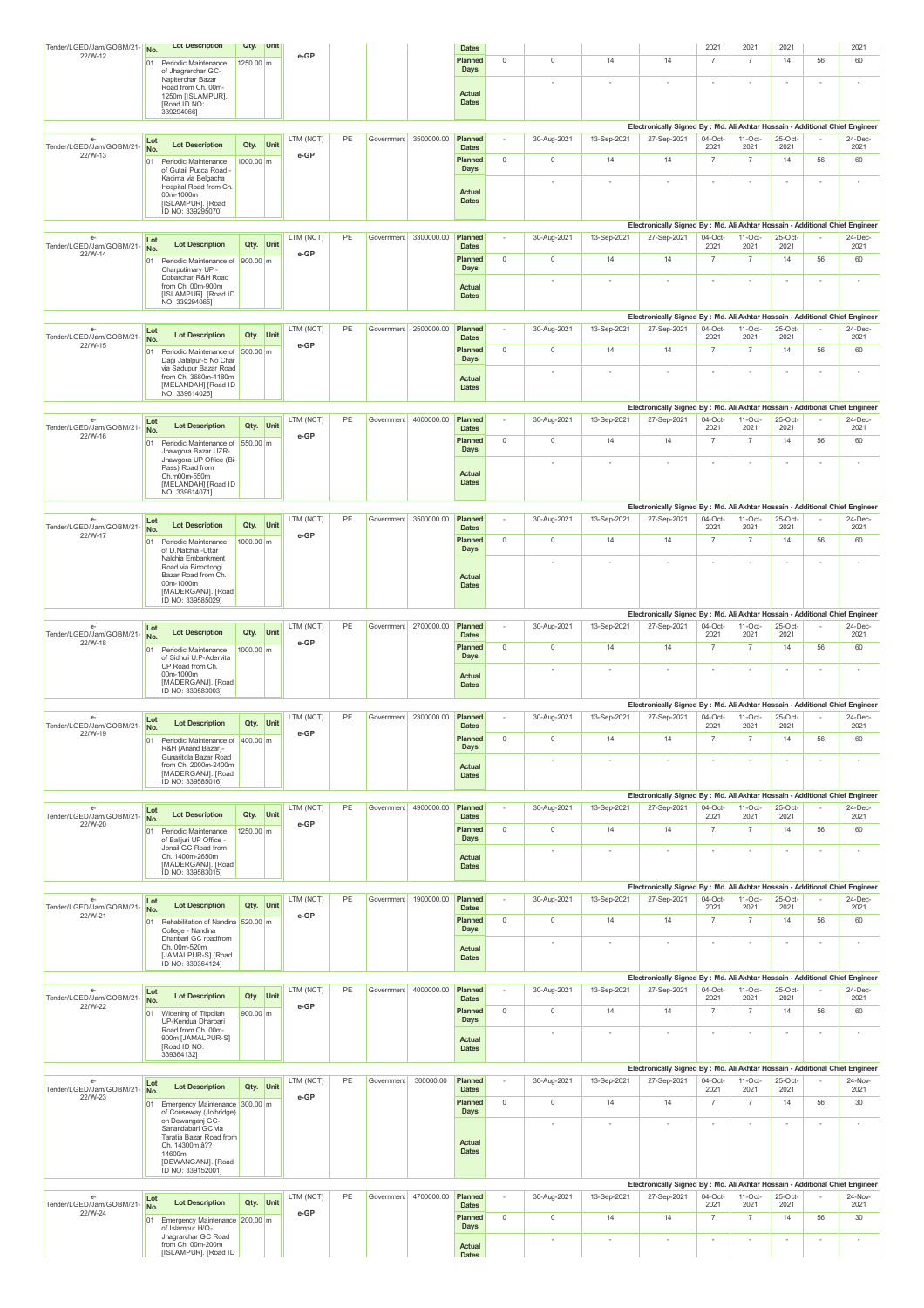|                                             |            | NO: 3392920081                                                                                                     |           |           |                   |    |            |                       |                               |                          |             |                          |                                                                                              |                        |                        |                          |                          |                          |
|---------------------------------------------|------------|--------------------------------------------------------------------------------------------------------------------|-----------|-----------|-------------------|----|------------|-----------------------|-------------------------------|--------------------------|-------------|--------------------------|----------------------------------------------------------------------------------------------|------------------------|------------------------|--------------------------|--------------------------|--------------------------|
| e-                                          |            |                                                                                                                    |           |           | LTM (NCT)         | PE |            | Government 1400000.00 | Planned                       | $\overline{\phantom{a}}$ | 30-Aug-2021 | 13-Sep-2021              | Electronically Signed By : Md. Ali Akhtar Hossain - Additional Chief Engineer<br>27-Sep-2021 | $04-Oct-$              | $11-Oct-$              | 25-Oct-                  |                          | 24-Nov-                  |
| Tender/LGED/Jam/GOBM/21-<br>22/W-25         | Lot<br>No. | <b>Lot Description</b>                                                                                             | Qty.      | Unit      | e-GP              |    |            |                       | <b>Dates</b><br>Planned       | $\mathbb O$              | $\mathbb O$ | 14                       | 14                                                                                           | 2021<br>$\overline{7}$ | 2021<br>$\overline{7}$ | 2021<br>14               | 56                       | 2021<br>30               |
|                                             | 01         | Emergency<br>Maintenance of<br>Napiterchar Bazar                                                                   | 1760.00 m |           |                   |    |            |                       | Days                          |                          |             |                          |                                                                                              |                        |                        |                          |                          |                          |
|                                             |            | UZR- 8 at H/Q Nurul<br>Moulana Road from                                                                           |           |           |                   |    |            |                       | Actual                        |                          |             |                          |                                                                                              | ×                      |                        | ×,                       |                          | $\overline{\phantom{a}}$ |
|                                             |            | Ch. 00m-1760m<br>[ISLAMPUR]. [Road                                                                                 |           |           |                   |    |            |                       | <b>Dates</b>                  |                          |             |                          |                                                                                              |                        |                        |                          |                          |                          |
|                                             |            | ID NO: 339294045]                                                                                                  |           |           |                   |    |            |                       |                               |                          |             |                          | Electronically Signed By : Md. Ali Akhtar Hossain - Additional Chief Engineer                |                        |                        |                          |                          |                          |
| $e-$                                        | Lot        | <b>Lot Description</b>                                                                                             | Qty.      | Unit      | LTM (NCT)         | PE |            | Government 1300000.00 | Planned                       |                          | 30-Aug-2021 | 13-Sep-2021              | 27-Sep-2021                                                                                  | 04-Oct-                | $11-Oct-$              | 25-Oct-                  |                          | 24-Nov-                  |
| Tender/LGED/Jam/GOBM/21-<br>22/W-26         | No.<br>01  | Emergency                                                                                                          | 1000.00 m |           | e-GP              |    |            |                       | <b>Dates</b><br>Planned       | $\mathbb O$              | $\mathbb O$ | 14                       | 14                                                                                           | 2021<br>$\overline{7}$ | 2021<br>$\overline{7}$ | 2021<br>14               | 56                       | 2021<br>30               |
|                                             |            | Maintenance of<br>Dharmakura GC-                                                                                   |           |           |                   |    |            |                       | Days                          |                          | ٠           |                          | ٠                                                                                            | ٠                      |                        | $\sim$                   | $\sim$                   | ٠                        |
|                                             |            | Kachihara via Vengura<br>Road from Ch. 2000m-<br>3000m [ISLAMPUR].<br>[Road ID NO:<br>339294033]                   |           |           |                   |    |            |                       | <b>Actual</b><br><b>Dates</b> |                          |             |                          |                                                                                              |                        |                        |                          |                          |                          |
| $e-$<br>Tender/LGED/Jam/GOBM/21-            | Lot<br>No. | <b>Lot Description</b>                                                                                             | Qty.      | Unit      | LTM (NCT)         | PE | Government | 300000.00             | Planned<br><b>Dates</b>       |                          | 30-Aug-2021 | 13-Sep-2021              | Electronically Signed By : Md. Ali Akhtar Hossain - Additional Chief Engineer<br>27-Sep-2021 | $04-Oct-$<br>2021      | $11-Oct-$<br>2021      | 25-Oct-<br>2021          |                          | 24-Nov-<br>2021          |
| 22/W-27                                     | 01         | Emergency Maintenance 844.00 m<br>of Melandah GC-                                                                  |           |           | e-GP              |    |            |                       | Planned<br>Days               | $\mathbb O$              | $\mathbb O$ | 14                       | 14                                                                                           | $\overline{7}$         | $\overline{7}$         | 14                       | 56                       | 30                       |
|                                             |            | Mohishbatan Bazar<br>Road from Ch. 5760m-<br>6604m [MELANDAH]                                                      |           |           |                   |    |            |                       | <b>Actual</b>                 |                          | ٠           |                          |                                                                                              | $\sim$                 |                        | $\sim$                   | $\sim$                   | $\sim$                   |
|                                             |            | [Road ID NO:<br>339613001]                                                                                         |           |           |                   |    |            |                       | <b>Dates</b>                  |                          |             |                          |                                                                                              |                        |                        |                          |                          |                          |
| e-                                          |            |                                                                                                                    |           |           | LTM (NCT)         | PE | Government | 400000.00             | Planned                       |                          | 30-Aug-2021 | 13-Sep-2021              | Electronically Signed By : Md. Ali Akhtar Hossain - Additional Chief Engineer<br>27-Sep-2021 | 04-Oct-                | $11-Oct-$              | 25-Oct-                  |                          | 24-Nov-                  |
| Tender/LGED/Jam/GOBM/21-<br>22/W-28         | Lot<br>No. | <b>Lot Description</b>                                                                                             | Qty.      | Unit      | e-GP              |    |            |                       | <b>Dates</b>                  |                          |             |                          |                                                                                              | 2021                   | 2021                   | 2021                     |                          | 2021                     |
|                                             | 01         | Emergency Maintenance 100.00 m<br>of Mahmudpur UP (H/O<br>Salam Diller)-Char                                       |           |           |                   |    |            |                       | Planned<br><b>Days</b>        | $\mathbb O$              | $\mathbb O$ | 14                       | 14                                                                                           | $\overline{7}$         | $\overline{7}$         | 14                       | 56                       | 30                       |
|                                             |            | Gobindi Bazar Road<br>from Ch. 3300m-3400m<br>[MELANDAH]. [Road ID<br>NO: 339613012]                               |           |           |                   |    |            |                       | <b>Actual</b><br><b>Dates</b> |                          |             |                          |                                                                                              |                        |                        |                          |                          |                          |
|                                             |            |                                                                                                                    |           |           |                   |    |            |                       |                               |                          |             |                          | Electronically Signed By : Md. Ali Akhtar Hossain - Additional Chief Engineer                |                        |                        |                          |                          |                          |
| e<br>Tender/LGED/Jam/GOBM/21-<br>22/W-29    | Lot<br>No. | <b>Lot Description</b>                                                                                             | Qty.      | Unit      | LTM (NCT)<br>e-GP | PE | Government | 800000.00             | Planned<br><b>Dates</b>       |                          | 30-Aug-2021 | 13-Sep-2021              | 27-Sep-2021                                                                                  | 04-Oct-<br>2021        | $11-Oct-$<br>2021      | 25-Oct-<br>2021          |                          | 24-Nov-<br>2021          |
|                                             | 01         | Emergency<br>Maintenance of                                                                                        | 4485.00 m |           |                   |    |            |                       | Planned<br><b>Days</b>        | $\mathbb O$              | $\mathbb O$ | 14                       | 14                                                                                           | $\overline{7}$         | $\overline{7}$         | 14                       | 56                       | 30                       |
|                                             |            | Melandah GC-Baligari<br>GC via Mahmudpur<br>Road from Ch. 715m-<br>5200m [MELANDAH].<br>[Road ID NO:<br>339612001] |           |           |                   |    |            |                       | <b>Actual</b><br><b>Dates</b> |                          |             |                          |                                                                                              | ×                      |                        | $\sim$                   | $\sim$                   | $\sim$                   |
|                                             |            |                                                                                                                    |           |           |                   |    |            |                       |                               |                          |             |                          | Electronically Signed By : Md. Ali Akhtar Hossain - Additional Chief Engineer                |                        |                        |                          |                          |                          |
| $e-$<br>Tender/LGED/Jam/GOBM/21-            | Lot<br>No. | <b>Lot Description</b>                                                                                             | Qty.      | Unit      | LTM (NCT)         | PE | Government | 1300000.00            | Planned<br><b>Dates</b>       |                          | 30-Aug-2021 | 13-Sep-2021              | 27-Sep-2021                                                                                  | 04-Oct-<br>2021        | $11-Oct-$<br>2021      | 25-Oct-<br>2021          |                          | 24-Nov-<br>2021          |
| 22/W-30                                     | 01         | Emergency Maintenance 380.00 m<br>of Adra UP-Mohisbathan                                                           |           |           | e-GP              |    |            |                       | Planned<br><b>Days</b>        | $\mathbb O$              | $\mathbb O$ | 14                       | 14                                                                                           | $\overline{7}$         | $\overline{7}$         | 14                       | 56                       | 30                       |
|                                             |            | Bazar Road from Ch.<br>3110m-3490m<br>[MELANDAH]. [Road ID<br>NO: 339613010]                                       |           |           |                   |    |            |                       | Actual<br><b>Dates</b>        |                          | ٠           |                          | ×                                                                                            | ×                      | $\sim$                 | $\sim$                   | $\sim$                   | ×.                       |
| $e-$                                        | Lot        |                                                                                                                    |           |           | LTM (NCT)         | PE | Government | 750000.00             | Planned                       |                          | 30-Aug-2021 | 13-Sep-2021              | Electronically Signed By : Md. Ali Akhtar Hossain - Additional Chief Engineer<br>27-Sep-2021 | 04-Oct-                | $11-Oct-$              | 25-Oct-                  |                          | 24-Nov-                  |
| Tender/LGED/Jam/GOBM/21-<br>22/W-31         | No.        | <b>Lot Description</b><br>01 Emergency Maintenance 232.00 m                                                        | Qty.      | Unit      | e-GP              |    |            |                       | <b>Dates</b><br>Planned       | $\mathbb O$              | $\mathbb O$ | 14                       | 14                                                                                           | 2021<br>$\overline{7}$ | 2021<br>$\overline{7}$ | 2021<br>14               | 56                       | 2021<br>30               |
|                                             |            | of Tonkey GC -<br>Pachabohola GC via                                                                               |           |           |                   |    |            |                       | Days                          |                          | ٠           | $\overline{a}$           | ×                                                                                            | ×                      | ٠                      | ٠                        | $\overline{a}$           | ٠                        |
|                                             |            | Ballappur Road from Ch<br>4968m-5200m<br>[MELANDAH] [Road ID<br>NO: 339612005]                                     |           |           |                   |    |            |                       | Actual<br><b>Dates</b>        |                          |             |                          |                                                                                              |                        |                        |                          |                          |                          |
| e-                                          |            |                                                                                                                    |           |           | LTM (NCT)         | PE | Government | 90000.00              | Planned                       | $\overline{\phantom{a}}$ | 30-Aug-2021 | 13-Sep-2021              | Electronically Signed By : Md. Ali Akhtar Hossain - Additional Chief Engineer<br>27-Sep-2021 | 04-Oct-                | $11-Oct-$              | 25-Oct-                  |                          | 24-Nov-                  |
| Tender/LGED/Jam/GOBM/21-<br>22/W-32         | Lot<br>No. | <b>Lot Description</b>                                                                                             |           | Qty. Unit | e-GP              |    |            |                       | <b>Dates</b>                  |                          |             |                          |                                                                                              | 2021                   | 2021                   | 2021                     |                          | 2021                     |
|                                             |            | 01 Emergency Maintenance<br>work of Melancho RHD-                                                                  | $20.00$ m |           |                   |    |            |                       | Planned<br>Days               | $\mathbb O$              | $\mathbb O$ | 14                       | 14                                                                                           | $\overline{7}$         | $\overline{7}$         | 14                       | 56                       | 30                       |
|                                             |            | Shehata Bazar<br>(Charbanipakuria UP)<br>Road from Ch. 3350m-<br>3370m. [MELANDAH].<br>[Road ID NO:                |           |           |                   |    |            |                       | Actual<br><b>Dates</b>        |                          |             |                          |                                                                                              | ×                      |                        | $\overline{\phantom{a}}$ |                          | $\overline{\phantom{a}}$ |
|                                             |            | 339614014]                                                                                                         |           |           |                   |    |            |                       |                               |                          |             |                          | Electronically Signed By : Md. Ali Akhtar Hossain - Additional Chief Engineer                |                        |                        |                          |                          |                          |
| $e-$<br>Tender/LGED/Jam/GOBM/21-            | Lot<br>No. | <b>Lot Description</b>                                                                                             | Qty.      | Unit      | LTM (NCT)         | PE |            | Government 1100000.00 | Planned<br><b>Dates</b>       |                          | 30-Aug-2021 | 13-Sep-2021              | 27-Sep-2021                                                                                  | $04-Oct$<br>2021       | $11-Oct-$<br>2021      | 25-Oct-<br>2021          |                          | 24-Nov-<br>2021          |
| 22/W-33                                     |            | 01 Emergency Maintenance 450.00 m                                                                                  |           |           | e-GP              |    |            |                       | Planned                       | $\mathbb O$              | $\mathbb O$ | 14                       | 14                                                                                           | $\overline{7}$         | $\overline{7}$         | 14                       | 56                       | 30                       |
|                                             |            | of Jhawgora Bazar-<br>Bagbari RCC Rd. via<br>Poschim Indrobari from                                                |           |           |                   |    |            |                       | Days                          |                          | $\sim$      | $\overline{\phantom{a}}$ | ٠                                                                                            | ٠                      | $\sim$                 | $\sim$                   | $\sim$                   | ٠                        |
|                                             |            | Ch. 00m-450m<br>[MELANDAH]. [Road ID<br>NO: 339614009]                                                             |           |           |                   |    |            |                       | <b>Actual</b><br><b>Dates</b> |                          |             |                          |                                                                                              |                        |                        |                          |                          |                          |
|                                             |            |                                                                                                                    |           |           |                   |    |            |                       |                               |                          |             |                          | Electronically Signed By : Md. Ali Akhtar Hossain - Additional Chief Engineer                |                        |                        |                          |                          |                          |
| $e-$<br>Tender/LGED/Jam/GOBM/21-<br>22/W-34 | Lot<br>No. | <b>Lot Description</b>                                                                                             | Qty.      | Unit      | LTM (NCT)<br>e-GP | PE | Government | 550000.00             | Planned<br><b>Dates</b>       | $\sim$                   | 30-Aug-2021 | 13-Sep-2021              | 27-Sep-2021                                                                                  | 04-Oct-<br>2021        | $11-Oct-$<br>2021      | 25-Oct-<br>2021          |                          | 24-Nov-<br>2021          |
|                                             | 01         | Emergency<br>Maintenance of                                                                                        | 3000.00 m |           |                   |    |            |                       | Planned<br><b>Days</b>        | $\mathbf{0}$             | $\mathbb O$ | 14                       | 14                                                                                           | $\overline{7}$         | $\overline{7}$         | 14                       | 56                       | 30                       |
|                                             |            | Bagbari UZR-<br>Jhawgora Bazar via<br>Palastola Bazar Road                                                         |           |           |                   |    |            |                       | Actual                        |                          | ٠           | $\overline{a}$           | ×                                                                                            | ×                      | ٠                      | $\sim$                   | $\sim$                   | $\sim$                   |
|                                             |            | from Ch. 00m-3000m<br>[MELANDAH]. [Road<br>ID NO: 339614050]                                                       |           |           |                   |    |            |                       | <b>Dates</b>                  |                          |             |                          |                                                                                              |                        |                        |                          |                          |                          |
|                                             |            |                                                                                                                    |           |           |                   |    |            |                       |                               |                          |             |                          | Electronically Signed By : Md. Ali Akhtar Hossain - Additional Chief Engineer                |                        |                        |                          |                          |                          |
| $e-$<br>Tender/LGED/Jam/GOBM/21-<br>22/W-35 | Lot<br>No. | <b>Lot Description</b>                                                                                             |           | Qty. Unit | LTM (NCT)<br>e-GP | PE | Government | 400000.00             | Planned<br><b>Dates</b>       | $\sim$                   | 30-Aug-2021 | 13-Sep-2021              | 27-Sep-2021                                                                                  | 04-Oct-<br>2021        | $11-Oct-$<br>2021      | 25-Oct-<br>2021          |                          | 24-Nov-<br>2021          |
|                                             | 01         | Emergency Maintenance 50.00 m<br>work of Tagar Char GPS-                                                           |           |           |                   |    |            |                       | Planned<br>Days               | $\circ$                  | $\mathbb O$ | 14                       | 14                                                                                           | $\overline{7}$         | $\overline{7}$         | 14                       | 56                       | 30                       |
|                                             |            | Poirbari via Poirbari GPS<br>from Ch.1000m-1050m<br>[MELANDAH]. [Road ID                                           |           |           |                   |    |            |                       | <b>Actual</b><br><b>Dates</b> |                          |             | $\overline{\phantom{a}}$ | ×                                                                                            | ×                      |                        | $\overline{\phantom{a}}$ | $\overline{\phantom{a}}$ | $\overline{\phantom{a}}$ |
|                                             |            | NO: 339614080]                                                                                                     |           |           |                   |    |            |                       |                               |                          |             |                          | Electronically Signed By : Md. Ali Akhtar Hossain - Additional Chief Engineer                |                        |                        |                          |                          |                          |
| e-                                          | Lot        | <b>Lot Description</b>                                                                                             | Qty.      | Unit      | LTM (NCT)         | PE |            | Government 2100000.00 | Planned                       | ٠                        | 30-Aug-2021 | 13-Sep-2021              | 27-Sep-2021                                                                                  | $04-Oct-$              | $11-Oct-$              | $25-Oct-$                |                          | 24-Nov-                  |
| Tender/LGED/Jam/GOBM/21-<br>22/W-36         | No.        | 01 Emergency Maintenance 186.00 m                                                                                  |           |           | e-GP              |    |            |                       | <b>Dates</b><br>Planned       | $\mathbb O$              | $\mathbb O$ | 14                       | 14                                                                                           | 2021<br>$\overline{7}$ | 2021<br>$\overline{7}$ | 2021<br>14               | 56                       | 2021<br>30               |
|                                             |            | of Raygonj GC-Adervita<br>U/P. Road from Ch.<br>320m-350m, 1632m-                                                  |           |           |                   |    |            |                       | Days                          |                          |             |                          |                                                                                              |                        |                        |                          |                          | $\overline{\phantom{a}}$ |
|                                             |            | 1640m, & 2252m-2400m<br>[MADERGANJ]. [Road                                                                         |           |           |                   |    |            |                       | <b>Actual</b><br><b>Dates</b> |                          |             |                          |                                                                                              |                        |                        |                          |                          |                          |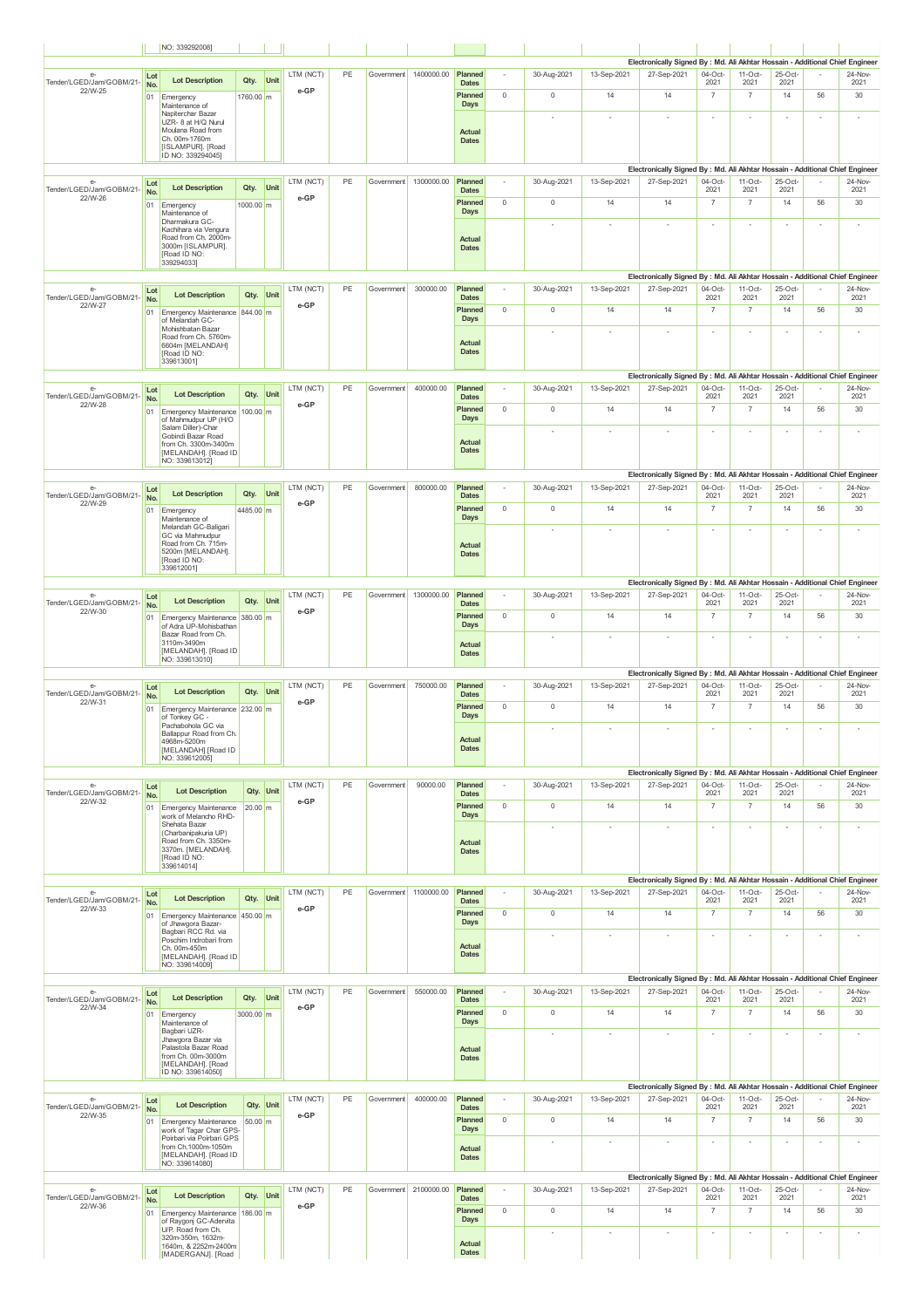|                                             |            | ID NO: 3395830111                                                                    |                   |                         |                   |    |            |                       |                                        |                          |             |                          |                                                                                              |                          |                        |                 |        |                 |
|---------------------------------------------|------------|--------------------------------------------------------------------------------------|-------------------|-------------------------|-------------------|----|------------|-----------------------|----------------------------------------|--------------------------|-------------|--------------------------|----------------------------------------------------------------------------------------------|--------------------------|------------------------|-----------------|--------|-----------------|
| $e-$                                        | Lot        |                                                                                      |                   |                         | LTM (NCT)         | PE |            | Government 1800000.00 | Planned                                | $\sim$                   | 30-Aug-2021 | 13-Sep-2021              | Electronically Signed By : Md. Ali Akhtar Hossain - Additional Chief Engineer<br>27-Sep-2021 | 04-Oct-                  | $11-Oct-$              | 25-Oct-         |        | 24-Nov-         |
| Tender/LGED/Jam/GOBM/21-<br>22/W-37         | No.<br>01  | <b>Lot Description</b><br>Emergency Maintenance 132.00 m                             | Qty.              | Unit                    | e-GP              |    |            |                       | <b>Dates</b><br>Planned<br>Days        | $\mathbb O$              | $\mathbb O$ | 14                       | 14                                                                                           | 2021<br>$\overline{7}$   | 2021<br>$\overline{7}$ | 2021<br>14      | 56     | 2021<br>30      |
|                                             |            | of Mahishbatan bazar-<br>Adra UP office Road<br>from Ch. 200m-292m &                 |                   |                         |                   |    |            |                       |                                        |                          | ٠           |                          | ×                                                                                            | $\sim$                   | ٠                      | $\sim$          | $\sim$ | $\sim$          |
|                                             |            | 2250m-2290m.<br>[MADERGANJ]. [Road<br>ID NO: 339583016]                              |                   |                         |                   |    |            |                       | <b>Actual</b><br><b>Dates</b>          |                          |             |                          |                                                                                              |                          |                        |                 |        |                 |
|                                             |            |                                                                                      |                   |                         |                   |    |            |                       |                                        |                          |             |                          | Electronically Signed By : Md. Ali Akhtar Hossain - Additional Chief Engineer                |                          |                        |                 |        |                 |
| $e-$<br>Tender/LGED/Jam/GOBM/21-<br>22/W-38 | Lot<br>No. | <b>Lot Description</b>                                                               | Qty.              | Unit                    | LTM (NCT)<br>e-GP | PE |            | Government 3200000.00 | Planned<br><b>Dates</b>                |                          | 30-Aug-2021 | 13-Sep-2021              | 27-Sep-2021                                                                                  | 04-Oct-<br>2021          | $11-Oct-$<br>2021      | 25-Oct-<br>2021 |        | 24-Nov-<br>2021 |
|                                             | 01         | Emergency<br>Maintenance of Aram<br>nagor G.C-Koira G.C                              | 10350.00 m        |                         |                   |    |            |                       | Planned<br><b>Days</b>                 | $\mathbb O$              | $\mathbb O$ | 14                       | 14                                                                                           | $\overline{7}$           | $\overline{7}$         | 14              | 56     | 30              |
|                                             |            | Via Satpoa U/P<br>(Sarishabari Part)                                                 |                   |                         |                   |    |            |                       |                                        |                          | $\sim$      | $\overline{\phantom{a}}$ | ٠                                                                                            | $\sim$                   | ٠                      | $\sim$          | $\sim$ | $\sim$          |
|                                             |            | Road from Ch. 00m<br>å?? 10350m<br>[SARISHABARI].                                    |                   |                         |                   |    |            |                       | Actual<br><b>Dates</b>                 |                          |             |                          |                                                                                              |                          |                        |                 |        |                 |
|                                             |            | [Road ID NO:<br>339852007]                                                           |                   |                         |                   |    |            |                       |                                        |                          |             |                          |                                                                                              |                          |                        |                 |        |                 |
|                                             |            |                                                                                      |                   |                         |                   |    |            |                       |                                        |                          |             |                          | Electronically Signed By : Md. Ali Akhtar Hossain - Additional Chief Engineer                |                          |                        |                 |        |                 |
| $e-$<br>Tender/LGED/Jam/GOBM/21-<br>22/W-39 | Lot<br>No. | <b>Lot Description</b>                                                               | Qty.              | Unit                    | LTM (NCT)<br>e-GP | PE | Government | 950000.00             | Planned<br><b>Dates</b>                | $\overline{\phantom{a}}$ | 30-Aug-2021 | 13-Sep-2021              | 27-Sep-2021                                                                                  | 04-Oct-<br>2021          | $11-Oct-$<br>2021      | 25-Oct-<br>2021 |        | 24-Nov-<br>2021 |
|                                             |            | 01 Emergency Maintenance 660.00 m<br>of Nandina GC-<br>Baschara GC Road              |                   |                         |                   |    |            |                       | Planned<br><b>Days</b>                 | $\mathbb O$              | $\mathbb O$ | 14                       | 14                                                                                           | $\overline{7}$           | $\overline{7}$         | 14              | 56     | 30              |
|                                             |            | from Ch. 00m-660m<br>[JAMALPUR-S]. [Road                                             |                   |                         |                   |    |            |                       | <b>Actual</b><br><b>Dates</b>          |                          | ٠           |                          | $\overline{a}$                                                                               | $\sim$                   | ×                      | $\sim$          | $\sim$ | $\sim$          |
|                                             |            | ID NO: 339362007]                                                                    |                   |                         |                   |    |            |                       |                                        |                          |             |                          | Electronically Signed By : Md. Ali Akhtar Hossain - Additional Chief Engineer                |                          |                        |                 |        |                 |
| $e-$<br>Tender/LGED/Jam/GOBM/21-            | Lot<br>No. | <b>Lot Description</b>                                                               |                   | Qty. Unit               | LTM (NCT)         | PE |            | Government 4000000.00 | Planned<br><b>Dates</b>                |                          | 30-Aug-2021 | 13-Sep-2021              | 27-Sep-2021                                                                                  | 04-Oct-<br>2021          | $11-Oct-$<br>2021      | 25-Oct-<br>2021 |        | 23-Jan-<br>2022 |
| 22/W-40                                     | 01         | Rehabilitation of<br>2x3.00x5.00m Box Culvert                                        |                   | $1.00$ nos              | e-GP              |    |            |                       | Planned<br><b>Days</b>                 | $\mathbb O$              | $\mathbb O$ | 14                       | 14                                                                                           | $\overline{7}$           | $\overline{7}$         | 14              | 56     | 90              |
|                                             |            | on Dangdhara UP-Botola<br>Baza Road ct Ch. 1760m                                     |                   |                         |                   |    |            |                       | Actual                                 |                          | ٠           |                          |                                                                                              |                          |                        | $\sim$          |        | ٠               |
|                                             |            | [DEWANGANJ]. [Road ID<br>NO: 339153011]                                              |                   |                         |                   |    |            |                       | <b>Dates</b>                           |                          |             |                          |                                                                                              |                          |                        |                 |        |                 |
| $e-$                                        | Lot        |                                                                                      |                   |                         | LTM (NCT)         | PE |            | Government 3000000.00 | Planned                                |                          | 30-Aug-2021 | 13-Sep-2021              | Electronically Signed By : Md. Ali Akhtar Hossain - Additional Chief Engineer<br>27-Sep-2021 | 04-Oct-                  | $11-Oct-$              | 25-Oct-         |        | 23-Jan-         |
| Tender/LGED/Jam/GOBM/21-<br>22/W-41         | No.<br>01  | <b>Lot Description</b><br>Rehabilitation of                                          |                   | Qty. Unit<br>$1.00$ nos | e-GP              |    |            |                       | <b>Dates</b><br>Planned                | $\circ$                  | $\mathbb O$ | 14                       | 14                                                                                           | 2021<br>$\overline{7}$   | 2021<br>$\overline{7}$ | 2021<br>14      | 56     | 2022<br>90      |
|                                             |            | 1x4.00x4.00m RCC Box<br>Culvert on Nillekhia R&H-                                    |                   |                         |                   |    |            |                       | Days                                   |                          | ×           | $\sim$                   | $\overline{a}$                                                                               | $\sim$                   | ×                      | $\sim$          | $\sim$ | $\sim$          |
|                                             |            | Sribordi GC (Bakshigonj<br>Part) at Ch. 800m<br>[BAKSHIGANJ]. [Road ID               |                   |                         |                   |    |            |                       | Actual<br><b>Dates</b>                 |                          |             |                          |                                                                                              |                          |                        |                 |        |                 |
|                                             |            | NO: 339072011]                                                                       |                   |                         |                   |    |            |                       |                                        |                          |             |                          | Electronically Signed By : Md. Ali Akhtar Hossain - Additional Chief Engineer                |                          |                        |                 |        |                 |
| $e-$<br>Tender/LGED/Jam/GOBM/21-            | Lot        | <b>Lot Description</b>                                                               |                   | Qty. Unit               | LTM (NCT)         | PE |            | Government 2000000.00 | Planned<br><b>Dates</b>                |                          | 30-Aug-2021 | 13-Sep-2021              | 27-Sep-2021                                                                                  | 04-Oct-<br>2021          | $11-Oct-$<br>2021      | 25-Oct-<br>2021 |        | 23-Jan-<br>2022 |
| 22/W-42                                     | No.<br>01  | Rehabilitation of Single                                                             |                   | $1.00$ nos              | e-GP              |    |            |                       | <b>Planned</b>                         | $\mathbb O$              | $\mathbb O$ | 14                       | 14                                                                                           | $\overline{7}$           | $\overline{7}$         | 14              | 56     | 90              |
|                                             |            | Vent 3.00m x 3.00m RCC<br>Box Culvert On Islampur<br>H/Q-Mahmudpur GC Via            |                   |                         |                   |    |            |                       | Days                                   |                          | ٠           |                          | $\sim$                                                                                       | ٠                        | $\sim$                 | $\sim$          | $\sim$ | $\sim$          |
|                                             |            | Pochabahala GC Road at<br>Ch. 4700m [ISLAMPUR].                                      |                   |                         |                   |    |            |                       | <b>Actual</b><br><b>Dates</b>          |                          |             |                          |                                                                                              |                          |                        |                 |        |                 |
|                                             |            |                                                                                      |                   |                         |                   |    |            |                       |                                        |                          |             |                          |                                                                                              |                          |                        |                 |        |                 |
|                                             |            | [Road ID NO: 339292004]                                                              |                   |                         |                   |    |            |                       |                                        |                          |             |                          | Electronically Signed By : Md. Ali Akhtar Hossain - Additional Chief Engineer                |                          |                        |                 |        |                 |
| e-<br>Tender/LGED/Jam/GOBM/21-              | Lot<br>No. | <b>Lot Description</b>                                                               |                   | Qty. Unit               | LTM (NCT)         | PE |            | Government 3500000.00 | Planned<br><b>Dates</b>                | $\overline{\phantom{a}}$ | 30-Aug-2021 | 13-Sep-2021              | 27-Sep-2021                                                                                  | 04-Oct-<br>2021          | $11-Oct-$<br>2021      | 25-Oct-<br>2021 |        | 23-Jan-<br>2022 |
| 22/W-43                                     | 01         | Rehabilitation of Single<br>Vent 3.00m x 3.00m &                                     |                   | $2.00$ nos              | e-GP              |    |            |                       | Planned<br>Days                        | $\mathbb O$              | $\mathbb O$ | 14                       | 14                                                                                           | $\overline{7}$           | $\overline{7}$         | 14              | 56     | 90              |
|                                             |            | 4.00m x 3.00m RCC Box<br>Culvert on Charpakerdah                                     |                   |                         |                   |    |            |                       |                                        |                          | ×           |                          |                                                                                              |                          |                        | ٠               |        | ×               |
|                                             |            | kalarbari more-Nabbaichar<br>Road at Ch. 865m &<br>3100m [MADERGANJ].                |                   |                         |                   |    |            |                       | <b>Actual</b><br><b>Dates</b>          |                          |             |                          |                                                                                              |                          |                        |                 |        |                 |
|                                             |            | [Road ID NO: 339584020]                                                              |                   |                         |                   |    |            |                       |                                        |                          |             |                          | Electronically Signed By : Md. Ali Akhtar Hossain - Additional Chief Engineer                |                          |                        |                 |        |                 |
| $e-$<br>Tender/LGED/Jam/GOBM/21-            | Lot<br>No. | <b>Lot Description</b>                                                               |                   | Qty. Unit               | LTM (NCT)         | PE |            | Government 1800000.00 | Planned<br><b>Dates</b>                | $\sim$                   | 30-Aug-2021 | 13-Sep-2021              | 27-Sep-2021                                                                                  | 04-Oct-<br>2021          | $11-Oct-$<br>2021      | 25-Oct-<br>2021 |        | 23-Jan-<br>2022 |
| 22/W-44                                     | 01         | Rehabilitation of Single<br>Vent 3.00m x 2.50m RCC                                   |                   | $1.00$ nos              | e-GP              |    |            |                       | Planned<br>Days                        | $\mathbf{0}$             | $\mathbb O$ | 14                       | 14                                                                                           | $\overline{7}$           | $\overline{7}$         | 14              | 56     | 90              |
|                                             |            | Box Culvert on Balijuri UP<br>Office - Jonail GC Road at                             |                   |                         |                   |    |            |                       |                                        |                          | ٠           |                          |                                                                                              |                          | ×,                     | $\sim$          |        | ×               |
|                                             |            | Ch. 2360m<br>[MADERGANJ]. [Road ID<br>NO: 339583015]                                 |                   |                         |                   |    |            |                       | <b>Actual</b><br><b>Dates</b>          |                          |             |                          |                                                                                              |                          |                        |                 |        |                 |
|                                             |            |                                                                                      |                   |                         |                   |    |            |                       |                                        |                          |             |                          | Electronically Signed By : Md. Ali Akhtar Hossain - Additional Chief Engineer                |                          |                        |                 |        |                 |
| $e-$<br>Tender/LGED/Jam/GOBM/21-<br>22/W-45 | Lot<br>No. | <b>Lot Description</b>                                                               |                   | Qty. Unit               | LTM (NCT)<br>e-GP | PE | Government | 1800000.00            | Planned<br><b>Dates</b>                | $\overline{\phantom{a}}$ | 30-Aug-2021 | 13-Sep-2021              | 27-Sep-2021                                                                                  | $04-Oct$<br>2021         | $11-Oct-$<br>2021      | 25-Oct-<br>2021 |        | 23-Jan-<br>2022 |
|                                             | 01         | Rehabilitation of Single<br>Vent 3.00m x 3.00m RCC                                   |                   | $1.00$ nos              |                   |    |            |                       | Planned<br><b>Days</b>                 | $\mathbb O$              | $\mathbb O$ | 14                       | 14                                                                                           | $\overline{7}$           | $\overline{7}$         | 14              | 56     | 90              |
|                                             |            | Box Culvert on D. Nalchia -<br>Uttar Nalchia Embankment<br>Road via Binodtongi Bazar |                   |                         |                   |    |            |                       | <b>Actual</b>                          |                          | ٠           |                          |                                                                                              | ×                        |                        | ×               | $\sim$ | ×.              |
|                                             |            | Road at Ch. 65m<br>[MADERGANJ]. [Road ID                                             |                   |                         |                   |    |            |                       | <b>Dates</b>                           |                          |             |                          |                                                                                              |                          |                        |                 |        |                 |
|                                             |            | NO: 339585029]                                                                       |                   |                         |                   |    |            |                       |                                        |                          |             |                          | Electronically Signed By : Md. Ali Akhtar Hossain - Additional Chief Engineer                |                          |                        |                 |        |                 |
| $e-$<br>Tender/LGED/Jam/GOBM/21-            | Lot<br>No. | <b>Lot Description</b>                                                               |                   | Qty. Unit               | LTM (NCT)         | PE | Government | 1600000.00            | Planned<br><b>Dates</b>                | $\overline{\phantom{a}}$ | 30-Aug-2021 | 13-Sep-2021              | 27-Sep-2021                                                                                  | 04-Oct-<br>2021          | $11-Oct-$<br>2021      | 25-Oct-<br>2021 |        | 23-Jan-<br>2022 |
| 22/W-46                                     | 01         | Rehabilitation of Single<br>Vent 3.00mx2.50m RCC                                     |                   | $1.00$ nos              | e-GP              |    |            |                       | Planned<br><b>Days</b>                 | $\circ$                  | $\mathbb O$ | 14                       | 14                                                                                           | $\overline{7}$           | $\overline{7}$         | 14              | 56     | 90              |
|                                             |            | Box Culvert on Chitholia<br>Mokbul master house to                                   |                   |                         |                   |    |            |                       |                                        |                          | ٠           | $\sim$                   | $\sim$                                                                                       | $\overline{\phantom{a}}$ |                        | $\sim$          | $\sim$ | ٠               |
|                                             |            | Bonchitholia Dr.Abdur<br>Rashid house Road (Pasu<br>Dr.) at Ch 200m                  |                   |                         |                   |    |            |                       | <b>Actual</b><br><b>Dates</b>          |                          |             |                          |                                                                                              |                          |                        |                 |        |                 |
|                                             |            | [JAMALPUR-S]. [Road ID<br>NO: 339364122]                                             |                   |                         |                   |    |            |                       |                                        |                          |             |                          |                                                                                              |                          |                        |                 |        |                 |
| $e-$                                        |            |                                                                                      |                   |                         | LTM (NCT)         | PE | Government | 700000.00             | Planned                                |                          | 30-Aug-2021 | 13-Sep-2021              | Electronically Signed By : Md. Ali Akhtar Hossain - Additional Chief Engineer<br>27-Sep-2021 | 04-Oct-                  | $11-Oct-$              | 25-Oct-         |        | 24-Dec-         |
| Tender/LGED/Jam/GOBM/21-<br>22/W-47         | Lot<br>No. | <b>Lot Description</b>                                                               |                   | Qty. Unit               | e-GP              |    |            |                       | <b>Dates</b><br>Planned                | $\mathbb O$              | $\mathbb O$ | 14                       | 14                                                                                           | 2021<br>$\overline{7}$   | 2021<br>$\overline{7}$ | 2021<br>14      | 56     | 2021<br>60      |
|                                             |            | 01 Emergency Maintenance of 1.00 nos<br>12.0m long Bridge<br>Approach Sarmara G.C -  |                   |                         |                   |    |            |                       | Days                                   |                          | ×           |                          |                                                                                              | ٠                        | ٠                      | ٠               |        | ٠               |
|                                             |            | Dotterchar R&H Road at<br>Ch. 5350m                                                  |                   |                         |                   |    |            |                       | <b>Actual</b><br><b>Dates</b>          |                          |             |                          |                                                                                              |                          |                        |                 |        |                 |
|                                             |            | [BAKSHIGANJ]. [Road ID<br>NO: 339072008]                                             |                   |                         |                   |    |            |                       |                                        |                          |             |                          |                                                                                              |                          |                        |                 |        |                 |
| $e-$                                        | Lot        | <b>Lot Description</b>                                                               |                   | Unit                    | LTM (NCT)         | AO |            | Government 5600000.00 | Planned                                | $\sim$                   | 30-Aug-2021 | 13-Sep-2021              | Electronically Signed By : Md. Ali Akhtar Hossain - Additional Chief Engineer<br>27-Sep-2021 | $04-Oct-$                | $11-Oct-$              | $25-Oct-$       |        | 08-Jan-         |
| Tender/LGED/Jam/GOBM/21-<br>22/W-48         | No.<br>01  | Periodic Maintenance<br>of Benourchar GC-                                            | Qty.<br>2200.00 m |                         | e-GP              |    |            |                       | <b>Dates</b><br>Planned<br><b>Days</b> | $\mathbb O$              | $\mathbb O$ | 14                       | 14                                                                                           | 2021<br>$\overline{7}$   | 2021<br>$\overline{7}$ | 2021<br>14      | 56     | 2022<br>75      |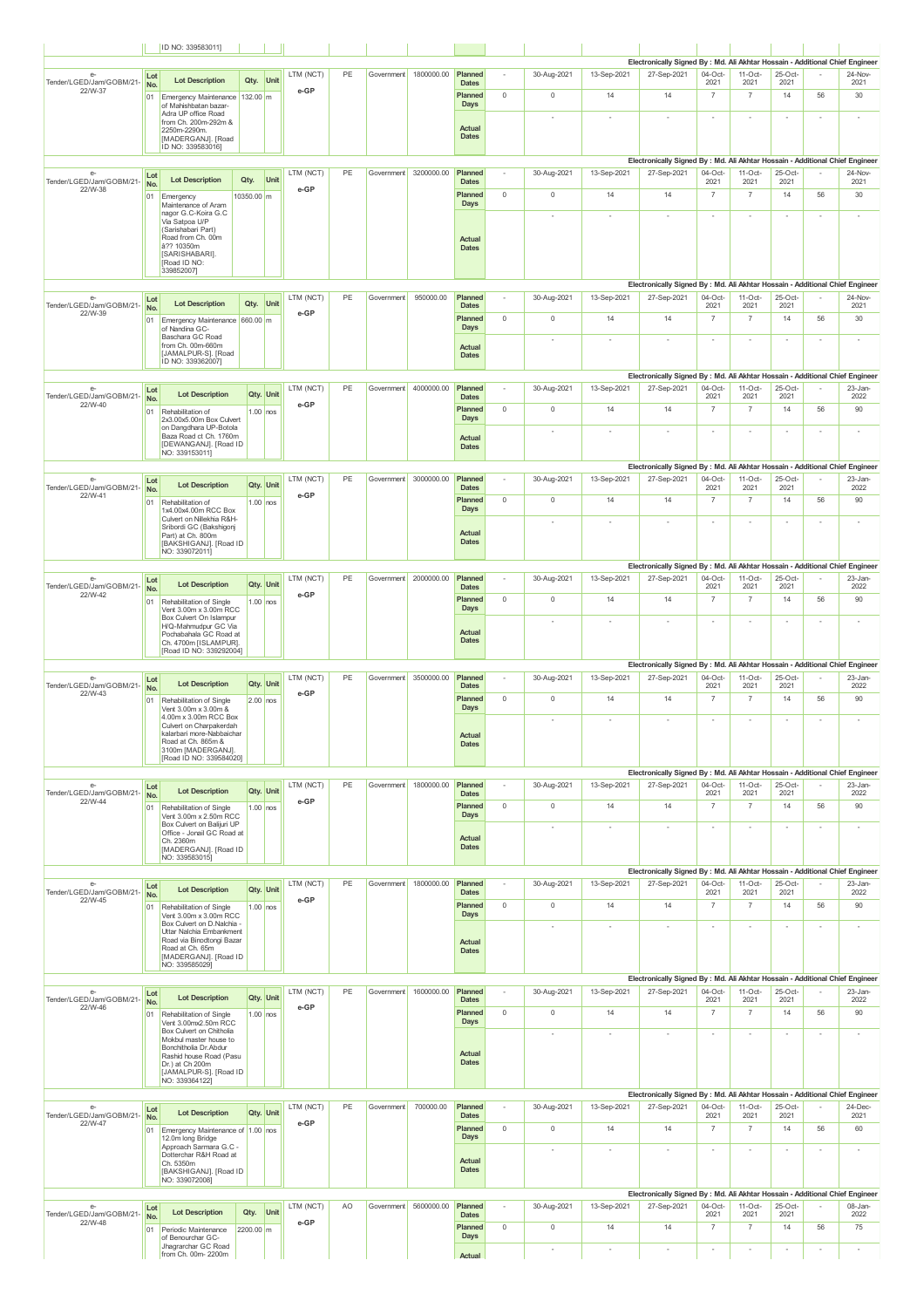|                                             |            | [ISLAMPUR]. [Road<br>ID NO: 339292003]                                                                                  |                   |             |                                                                                                           |             |            |                                | <b>Dates</b>                   |                |                          |              |                                                                                              |                          |                          |                          |                          |                          |
|---------------------------------------------|------------|-------------------------------------------------------------------------------------------------------------------------|-------------------|-------------|-----------------------------------------------------------------------------------------------------------|-------------|------------|--------------------------------|--------------------------------|----------------|--------------------------|--------------|----------------------------------------------------------------------------------------------|--------------------------|--------------------------|--------------------------|--------------------------|--------------------------|
|                                             |            |                                                                                                                         |                   |             |                                                                                                           |             |            |                                |                                |                |                          |              | Electronically Signed By : Md. Ali Akhtar Hossain - Additional Chief Engineer                |                          |                          |                          |                          |                          |
| $e-$<br>Tender/LGED/Jam/GOBM/21-            | Lot<br>No. | <b>Lot Description</b>                                                                                                  | Qty.              | Unit        | LTM (NCT)                                                                                                 | AO          | Government | 6000000.00                     | Planned<br><b>Dates</b>        |                | 30-Aug-2021              | 13-Sep-2021  | 27-Sep-2021                                                                                  | $04-Oct$<br>2021         | $11-Oct$<br>2021         | 25-Oct-<br>2021          |                          | 08-Jan-<br>2022          |
| 22/W-49                                     | 01         | Periodic Maintenance<br>of Akandapara                                                                                   | 2500.00 m         |             | e-GP                                                                                                      |             |            |                                | Planned<br>Days                | $\mathbf 0$    | $\mathbb O$              | 14           | 14                                                                                           | $\overline{7}$           | $\overline{7}$           | 14                       | 56                       | 75                       |
|                                             |            | (Shahjadpur)-<br>Bakshiganj Road from<br>Ch. 00m-2500m<br>[DEWANGANJ]. [Road<br>ID NO: 339154025]                       |                   |             |                                                                                                           |             |            |                                | Actual<br><b>Dates</b>         |                | ÷,                       |              |                                                                                              | $\sim$                   | ×                        | $\sim$                   | $\sim$                   | $\sim$                   |
|                                             |            |                                                                                                                         |                   |             |                                                                                                           |             |            |                                |                                |                |                          |              | Electronically Signed By : Md. Ali Akhtar Hossain - Additional Chief Engineer                |                          |                          |                          |                          |                          |
| $e-$<br>Tender/LGED/Jam/GOBM/21-            | Lot<br>No. | <b>Lot Description</b>                                                                                                  | Qty.              | Unit        | LTM (NCT)                                                                                                 | AO          |            | Government 7500000.00          | Planned<br><b>Dates</b>        | $\sim$         | 30-Aug-2021              | 13-Sep-2021  | 27-Sep-2021                                                                                  | 04-Oct-<br>2021          | $11-Oct-$<br>2021        | 25-Oct-<br>2021          |                          | 08-Jan-<br>2022          |
| 22/W-50                                     | 01         | Periodic Maintenance of<br>Pathershi UP- Amtoly                                                                         | 800.00 m          |             | e-GP                                                                                                      |             |            |                                | Planned<br>Days                | $\mathbb O$    | $\mathbb O$              | 14           | 14                                                                                           | $\overline{7}$           | $\overline{7}$           | 14                       | 56                       | 75                       |
|                                             |            | Bazar via Mukshimla<br>Road from Ch. 250m-<br>1050m [ISLAMPUR].<br>[Road ID NO:<br>339293013]                           |                   |             |                                                                                                           |             |            |                                | Actual<br><b>Dates</b>         |                | ٠                        |              |                                                                                              | $\sim$                   |                          | $\sim$                   | $\sim$                   | ٠                        |
| $e-$                                        | Lot        |                                                                                                                         |                   |             | LTM (NCT)                                                                                                 | AO.         |            | Government 5400000.00          | Planned                        | $\sim$         | 30-Aug-2021              | 13-Sep-2021  | Electronically Signed By : Md. Ali Akhtar Hossain - Additional Chief Engineer<br>27-Sep-2021 | $04-Oct-$                | $11-Oct-$                | 25-Oct-                  | $\sim$                   | 08-Jan-                  |
| Tender/LGED/Jam/GOBM/21-<br>22/W-51         | No.        | <b>Lot Description</b>                                                                                                  | Qty.              | <b>Unit</b> | e-GP                                                                                                      |             |            |                                | <b>Dates</b><br>Planned        | $\mathbf 0$    | $\mathbb O$              | 14           | 14                                                                                           | 2021<br>$\overline{7}$   | 2021<br>$\overline{7}$   | 2021<br>14               | 56                       | 2022<br>75               |
|                                             | 01         | Periodic Maintenance<br>of Aona U/P-<br>Kawamara Bazar Road                                                             | 2550.00 m         |             |                                                                                                           |             |            |                                | <b>Days</b>                    |                |                          |              |                                                                                              |                          |                          |                          |                          |                          |
|                                             |            | from Ch. 00m-2550m<br>[SARISHABARI].<br>[Road ID NO:<br>339853018]                                                      |                   |             |                                                                                                           |             |            |                                | Actual<br><b>Dates</b>         |                |                          |              | Electronically Signed By : Md. Ali Akhtar Hossain - Additional Chief Engineer                |                          |                          |                          |                          | $\sim$                   |
| e-<br>Tender/LGED/Jam/GOBM/21-              | Lot        | <b>Lot Description</b>                                                                                                  | Qty.              | Unit        | LTM (NCT)                                                                                                 | AO          | Government | 5600000.00                     | Planned                        |                | 30-Aug-2021              | 13-Sep-2021  | 27-Sep-2021                                                                                  | $04-Oct$                 | $11-Oct$                 | 25-Oct-<br>2021          |                          | 08-Jan-                  |
| 22/W-52                                     | No.<br>01  | Rehabilitation of                                                                                                       | 1320.00 m         |             | e-GP                                                                                                      |             |            |                                | <b>Dates</b><br>Planned        | $\mathbb O$    | $\mathbb O$              | 14           | 14                                                                                           | 2021<br>$\overline{7}$   | 2021<br>$\overline{7}$   | 14                       | 56                       | 2022<br>75               |
|                                             |            | Janggalia bazar-Hemra<br>bari Road from Ch.                                                                             |                   |             |                                                                                                           |             |            |                                | Days                           |                | ٠                        | ٠            | $\overline{\phantom{a}}$                                                                     | $\sim$                   | $\sim$                   | $\sim$                   | $\sim$                   | $\sim$                   |
|                                             |            | 00m-1320m<br><b>IMADERGANJI, IRoad</b><br>ID NO: 339584007]                                                             |                   |             |                                                                                                           |             |            |                                | Actual<br><b>Dates</b>         |                |                          |              |                                                                                              |                          |                          |                          |                          |                          |
|                                             |            |                                                                                                                         |                   |             |                                                                                                           |             |            |                                |                                |                |                          |              | Electronically Signed By : Md. Ali Akhtar Hossain - Additional Chief Engineer                |                          |                          |                          |                          |                          |
| e-<br>Tender/LGED/Jam/GOBM/21-              | Lot<br>No. | <b>Lot Description</b>                                                                                                  | Qty.              | Unit        | LTM (NCT)                                                                                                 | AO          |            | Government 7100000.00          | Planned<br><b>Dates</b>        |                | 30-Aug-2021              | 13-Sep-2021  | 27-Sep-2021                                                                                  | 04-Oct-<br>2021          | $11-Oct-$<br>2021        | 25-Oct-<br>2021          |                          | 08-Jan-<br>2022          |
| 22/W-53                                     | 01         | Rehabilitation of<br>Panchasi H/S-                                                                                      | 2200.00 m         |             | e-GP                                                                                                      |             |            |                                | Planned<br>Days                | $\mathbb O$    | $\mathbb O$              | 14           | 14                                                                                           | $\overline{7}$           | $\overline{7}$           | 14                       | 56                       | 75                       |
|                                             |            | Kashinathpur Road<br>from Ch. 350m-2550m<br>[SARISHABARI].<br>[Road ID NO:<br>339854025]                                |                   |             |                                                                                                           |             |            |                                | Actual<br><b>Dates</b>         |                | ٠                        | ٠            |                                                                                              | $\sim$                   |                          | $\overline{\phantom{a}}$ | $\sim$                   | ٠                        |
|                                             |            |                                                                                                                         |                   |             |                                                                                                           |             |            |                                |                                |                |                          |              | Electronically Signed By : Md. Ali Akhtar Hossain - Additional Chief Engineer                |                          |                          |                          |                          |                          |
| e-<br>Tender/LGED/Jam/GOBM/21-              | Lot<br>No. | <b>Lot Description</b>                                                                                                  | Qty.              | Unit        | LTM (NCT)                                                                                                 | AO          | Government | 6000000.00                     | Planned<br><b>Dates</b>        |                | 30-Aug-2021              | 13-Sep-2021  | 27-Sep-2021                                                                                  | 04-Oct-<br>2021          | $11-Oct-$<br>2021        | 25-Oct-<br>2021          |                          | 08-Jan-<br>2022          |
| 22/W-54                                     | 01         | Rehabilitation of<br>Bharuakhali to Nurundi                                                                             | 815.00 m          |             | e-GP                                                                                                      |             |            |                                | Planned<br>Days                | $\mathbf 0$    | $\mathbb O$              | 14           | 14                                                                                           | $\overline{7}$           | $\overline{7}$           | 14                       | 56                       | 75                       |
|                                             |            | Road.from Ch.00m-<br>815m [JAMALPUR-S].<br>[Road ID NO:<br>339362006]                                                   |                   |             |                                                                                                           |             |            |                                | Actual<br><b>Dates</b>         |                |                          |              |                                                                                              |                          | $\overline{\phantom{a}}$ | $\overline{\phantom{a}}$ |                          | $\overline{\phantom{a}}$ |
| e-                                          | Lot        |                                                                                                                         |                   |             | OSTETM                                                                                                    | <b>HOPE</b> |            | Government 16000000.00         | Planned                        | $\overline{a}$ | 30-Aug-2021              | 27-Sep-2021  | Electronically Signed By : Md. Ali Akhtar Hossain - Additional Chief Engineer<br>18-Oct-2021 | 01-Nov-                  | 08-Nov-                  | 06-Dec-                  |                          | 05-Apr-                  |
| Tender/LGED/Jam/GOBM/21-<br>22/W-55         | No.        | <b>Lot Description</b>                                                                                                  | Qty.              | Unit        | (NCT)                                                                                                     |             |            |                                | <b>Dates</b><br>Planned        | $\mathbb O$    | $\mathbb O$              | 28           | 21                                                                                           | 2021<br>14               | 2021<br>$\overline{7}$   | 2021<br>28               | 98                       | 2022<br>120              |
|                                             | 01         | Periodic Maintenance<br>of Basedpur-<br>Chakercharchar via<br>Shazadpur Road from<br>Ch. 00m-3850m                      | 3850.00 m         |             | e-GP                                                                                                      |             |            |                                | Days<br>Actual                 |                |                          |              |                                                                                              |                          |                          | $\overline{\phantom{a}}$ | $\overline{\phantom{a}}$ | $\overline{\phantom{a}}$ |
|                                             |            | [DEWANGANJ]. [Road<br>ID NO: 339154009]                                                                                 |                   |             | LTM (NCT)                                                                                                 | AO          | Government | 8600000.00                     | <b>Dates</b><br>Planned        |                | 30-Aug-2021              |              | Electronically Signed By : Md. Ali Akhtar Hossain - Additional Chief Engineer<br>27-Sep-2021 | 04-Oct-                  | $11-Oct-$                | 25-Oct-                  |                          | 23-Jan-                  |
| $e-$<br>Tender/LGED/Jam/GOBM/21-<br>22/W-56 | Lot<br>No. | <b>Lot Description</b>                                                                                                  | Qty.              | Unit        | e-GP                                                                                                      |             |            |                                | <b>Dates</b>                   |                |                          | 13-Sep-2021  |                                                                                              | 2021                     | 2021                     | 2021                     |                          | 2022                     |
|                                             | 01         | Periodic Maintenance<br>of Islampur Pachbaria<br>Road from Ch. 00m-<br>2500m [ISLAMPUR].<br><b>IRoad ID NO:</b>         | 2500.00 m         |             |                                                                                                           |             |            |                                | Planned<br>Days<br>Actual      | $\mathbb O$    | $\mathbb O$<br>$\sim$    | 14<br>$\sim$ | 14<br>$\sim$                                                                                 | $\overline{7}$<br>$\sim$ | $\overline{7}$<br>$\sim$ | 14<br>$\sim$             | 56<br>$\sim$             | 90<br>$\sim$             |
|                                             |            | 339294042]                                                                                                              |                   |             |                                                                                                           |             |            |                                | <b>Dates</b>                   |                |                          |              |                                                                                              |                          |                          |                          |                          |                          |
| $e-$                                        | Lot        |                                                                                                                         |                   |             | OSTETM                                                                                                    | <b>HOPE</b> |            | Government 40000000.00         | Planned                        |                | 30-Aug-2021              | 27-Sep-2021  | Electronically Signed By : Md. Ali Akhtar Hossain - Additional Chief Engineer<br>18-Oct-2021 | 01-Nov-                  | 08-Nov-                  | 06-Dec-                  |                          | 05-Apr-                  |
| Tender/LGED/Jam/GOBM/21-<br>22/W-57         | No.<br>01  | <b>Lot Description</b><br>Periodic Maintenance                                                                          | Qty.<br>5600.00 m | Unit        | (NCT)<br>e-GP                                                                                             |             |            |                                | <b>Dates</b><br>Planned        | $\mathbf 0$    | $\mathbb O$              | 28           | 21                                                                                           | 2021<br>14               | 2021<br>$\overline{7}$   | 2021<br>28               | 98                       | 2022<br>120              |
|                                             |            | of Dewangonj UP<br>(Dewangonj UZ)-                                                                                      |                   |             |                                                                                                           |             |            |                                | Days                           |                | ٠                        | ×            | $\overline{a}$                                                                               | $\sim$                   | $\sim$                   | $\sim$                   | $\sim$                   | $\sim$                   |
|                                             |            | Kasima Bazar Via<br>Molomgonj & Jarultala<br>Bazar Road from Ch.<br>00m-5600m<br>[ISLAMPUR]. [Road<br>ID NO: 339293005] |                   |             |                                                                                                           |             |            |                                | Actual<br><b>Dates</b>         |                |                          |              |                                                                                              |                          |                          |                          |                          |                          |
|                                             |            |                                                                                                                         |                   |             | OSTETM                                                                                                    | <b>HOPE</b> |            | Government 19500000.00         | Planned                        |                | 30-Aug-2021              | 27-Sep-2021  | Electronically Signed By : Md. Ali Akhtar Hossain - Additional Chief Engineer<br>18-Oct-2021 | 01-Nov-                  | 08-Nov-                  | 06-Dec-                  |                          | 05-Apr-                  |
| e-<br>Tender/LGED/Jam/GOBM/21-<br>22/W-58   | Lot<br>No. | <b>Lot Description</b>                                                                                                  | Qty.              | Unit        | (NCT)                                                                                                     |             |            |                                | <b>Dates</b>                   |                |                          |              |                                                                                              | 2021                     | 2021                     | 2021                     |                          | 2022                     |
|                                             | 01         | Periodic Maintenance<br>of Melandah GC-                                                                                 | 3575.00 m         |             | e-GP                                                                                                      |             |            |                                | Planned<br>Days                | $\mathbb O$    | $\mathbb O$              | 28           | 21                                                                                           | 14                       | $\overline{7}$           | 28                       | 98                       | 120                      |
|                                             |            | Hazrabari GC Road<br>from Ch. 00m-3575m<br>[MELANDAH]. [Road                                                            |                   |             |                                                                                                           |             |            |                                | Actual<br><b>Dates</b>         |                | ٠                        | $\sim$       | $\overline{\phantom{a}}$                                                                     | $\sim$                   | $\overline{\phantom{a}}$ | $\overline{\phantom{a}}$ | $\sim$                   | $\sim$                   |
|                                             |            | ID NO: 339612008]                                                                                                       |                   |             |                                                                                                           |             |            |                                |                                |                |                          |              |                                                                                              |                          |                          |                          |                          |                          |
| e-                                          | Lot        | <b>Lot Description</b>                                                                                                  | Qty.              | Unit        | LTM (NCT)                                                                                                 | AO          | Government | 7800000.00                     | Planned                        |                | 30-Aug-2021              | 13-Sep-2021  | Electronically Signed By : Md. Ali Akhtar Hossain - Additional Chief Engineer<br>27-Sep-2021 | 04-Oct-                  | $11-Oct$                 | 25-Oct-                  |                          | 23-Jan-                  |
| Tender/LGED/Jam/GOBM/21-<br>22/W-59         | No.<br>01  | Periodic Maintenance                                                                                                    | 1800.00 m         |             | e-GP                                                                                                      |             |            |                                | <b>Dates</b><br>Planned        | $\mathbb O$    | $\mathbb O$              | 14           | 14                                                                                           | 2021<br>$\overline{7}$   | 2021<br>$\overline{7}$   | 2021<br>14               | 56                       | 2022<br>90               |
|                                             |            | of Harinapai UZR-<br>Bhabki bazar Road<br>from Ch. 00m-1800m<br>[MELANDAH]. [Road<br>ID NO: 339614034]                  |                   |             |                                                                                                           |             |            |                                | Days<br>Actual<br><b>Dates</b> |                | $\overline{\phantom{a}}$ | $\sim$       | $\overline{\phantom{a}}$                                                                     | $\sim$                   | $\sim$                   | $\sim$                   | $\sim$                   | $\sim$                   |
|                                             |            |                                                                                                                         |                   |             |                                                                                                           |             |            |                                |                                |                |                          |              | Electronically Signed By : Md. Ali Akhtar Hossain - Additional Chief Engineer                |                          |                          |                          |                          |                          |
| e-<br>Tender/LGED/Jam/GOBM/21-<br>22/W-60   | Lot<br>No. | <b>Lot Description</b>                                                                                                  | Qty.              | Unit        | LTM (NCT)<br>e-GP                                                                                         | AO          | Government | 9500000.00                     | Planned<br><b>Dates</b>        |                | 30-Aug-2021              | 13-Sep-2021  | 27-Sep-2021                                                                                  | 04-Oct-<br>2021          | $11-Oct-$<br>2021        | $25-Oct-$<br>2021        |                          | 23-Jan-<br>2022          |
|                                             | 01         | Periodic Maintenance<br>of Melandah GC-                                                                                 | 2120.00 m         |             |                                                                                                           |             |            |                                | Planned<br>Days                | $\mathbb O$    | $\mathbb O$              | 14           | 14                                                                                           | $\overline{7}$           | $\overline{7}$           | 14                       | 56                       | 90                       |
|                                             |            | Jamalpur Dewangonj<br>R&H Road from Ch.<br>00m-210m & 580m-<br>2490m [MELANDAH].<br>[Road ID NO:<br>339612003]          |                   |             |                                                                                                           |             |            |                                | Actual<br><b>Dates</b>         |                |                          |              |                                                                                              | $\sim$                   |                          | $\sim$                   | $\sim$                   | $\sim$                   |
|                                             |            |                                                                                                                         |                   |             |                                                                                                           |             |            |                                |                                |                |                          | 13-Sep-2021  | Electronically Signed By : Md. Ali Akhtar Hossain - Additional Chief Engineer                |                          |                          |                          |                          | 22-Feb-                  |
| $e-$                                        | Lot        | and a state of the state                                                                                                |                   |             | $\begin{array}{ c c c c c }\n\hline\n\end{array}$ $\begin{array}{ c c c }\n\hline\n\end{array}$ LTM (NCT) | AO          |            | Government 13500000.00 Planned |                                |                | 30-Aug-2021              |              | 27-Sep-2021                                                                                  |                          | 04-Oct- 11-Oct-          | 25-Oct-                  |                          |                          |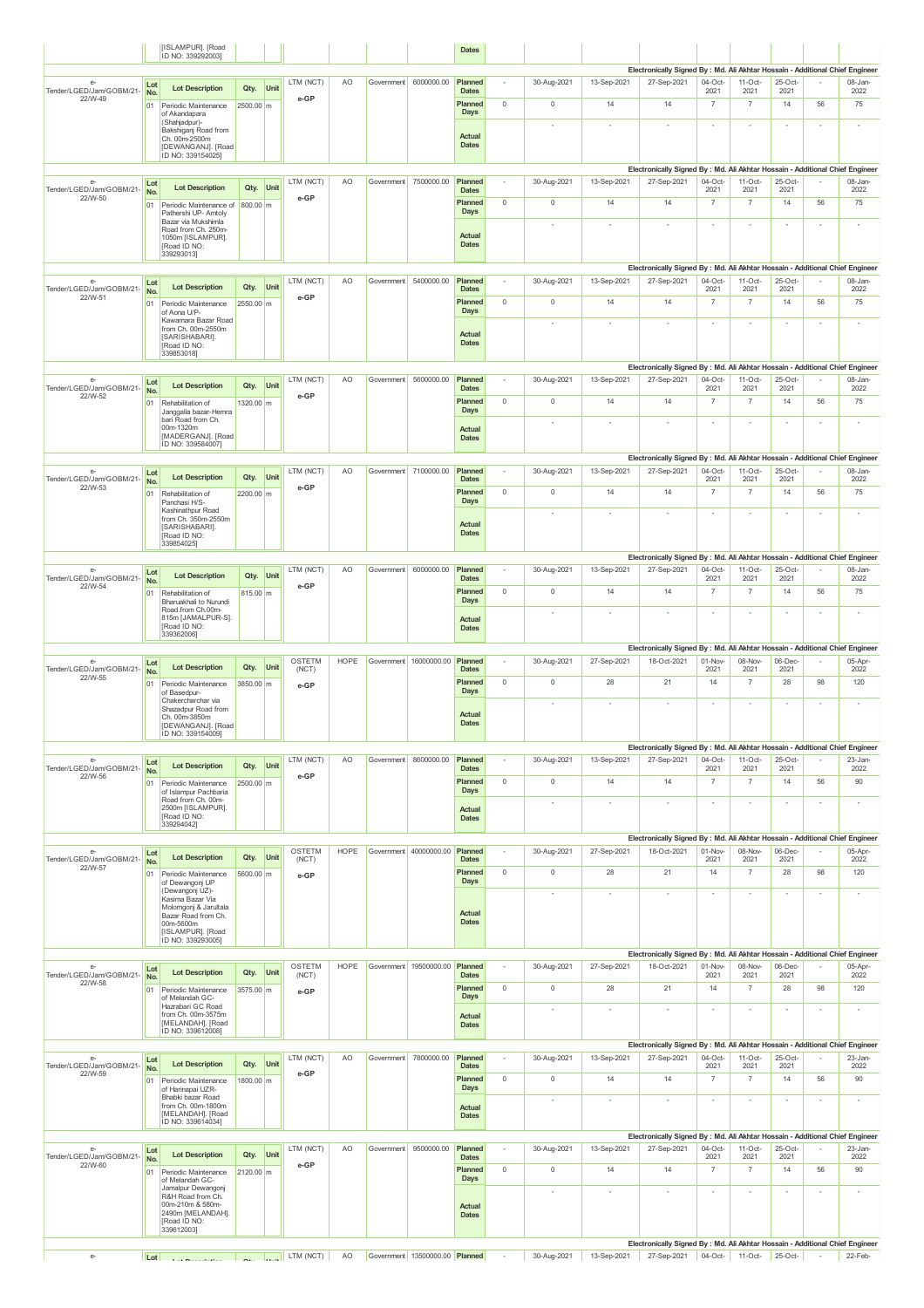| Tender/LGED/Jam/GOBM/21-                    | No.        | <b>Lot Description</b>                                             | Qty.              | Unit |                   |             |            |                        | <b>Dates</b>            |             |             |                          |                                                                                              | 2021                     | 2021                     | 2021                     |                          | 2022                     |
|---------------------------------------------|------------|--------------------------------------------------------------------|-------------------|------|-------------------|-------------|------------|------------------------|-------------------------|-------------|-------------|--------------------------|----------------------------------------------------------------------------------------------|--------------------------|--------------------------|--------------------------|--------------------------|--------------------------|
| 22/W-61                                     | 01         | Periodic Maintenance<br>of Pogaldhiga U/P to                       | 2600.00 m         |      | e-GP              |             |            |                        | Planned<br>Days         | $\mathbb O$ | $\mathbb O$ | 14                       | 14                                                                                           | $\overline{7}$           | $\overline{7}$           | 14                       | 56                       | 120                      |
|                                             |            | Tetultala Bazar Road<br>from Ch. 2700m-5300m                       |                   |      |                   |             |            |                        |                         |             |             |                          |                                                                                              | $\sim$                   |                          | $\sim$                   | $\sim$                   | $\sim$                   |
|                                             |            | [SARISHABARI].<br>[Road ID NO:                                     |                   |      |                   |             |            |                        | Actual<br><b>Dates</b>  |             |             |                          |                                                                                              |                          |                          |                          |                          |                          |
|                                             |            | 339853013]                                                         |                   |      |                   |             |            |                        |                         |             |             |                          |                                                                                              |                          |                          |                          |                          |                          |
| e-                                          | Lot        |                                                                    |                   |      | LTM (NCT)         | AO          | Government | 9500000.00             | Planned                 |             | 30-Aug-2021 | 13-Sep-2021              | Electronically Signed By : Md. Ali Akhtar Hossain - Additional Chief Engineer<br>27-Sep-2021 | $04-Oct$                 | $11-Oct$                 | 25-Oct-                  |                          | 23-Jan-                  |
| Tender/LGED/Jam/GOBM/21-<br>22/W-62         | No.        | <b>Lot Description</b>                                             | Qty.              | Unit | e-GP              |             |            |                        | <b>Dates</b><br>Planned | $\mathbf 0$ | $\mathbb O$ | 14                       | 14                                                                                           | 2021<br>$\overline{7}$   | 2021<br>$\overline{7}$   | 2021<br>14               | 56                       | 2022<br>90               |
|                                             | 01         | Periodic Maintenance<br>of Mohadan-Babla                           | 2775.00 m         |      |                   |             |            |                        | Days                    |             |             |                          |                                                                                              |                          |                          |                          |                          |                          |
|                                             |            | Road from Ch. 00m-<br>2775m                                        |                   |      |                   |             |            |                        | Actual                  |             | ÷,          |                          |                                                                                              | ×                        | ×                        | $\sim$                   | $\sim$                   | ×                        |
|                                             |            | [SARISHABARI].<br>Road ID NO:<br>339854033]                        |                   |      |                   |             |            |                        | <b>Dates</b>            |             |             |                          |                                                                                              |                          |                          |                          |                          |                          |
|                                             |            |                                                                    |                   |      |                   |             |            |                        |                         |             |             |                          | Electronically Signed By : Md. Ali Akhtar Hossain - Additional Chief Engineer                |                          |                          |                          |                          |                          |
| e-<br>Tender/LGED/Jam/GOBM/21-              | Lot<br>No. | <b>Lot Description</b>                                             | Qty.              | Unit | OSTETM<br>(NCT)   | HOPE        |            | Government 23500000.00 | Planned<br><b>Dates</b> |             | 30-Aug-2021 | 27-Sep-2021              | 18-Oct-2021                                                                                  | 01-Nov-<br>2021          | 08-Nov-<br>2021          | 06-Dec-<br>2021          |                          | 05-Apr-<br>2022          |
| 22/W-63                                     | 01         | Periodic Maintenance                                               | 5600.00 m         |      | e-GP              |             |            |                        | Planned                 | $\mathbb O$ | $\mathbb O$ | 28                       | 21                                                                                           | 14                       | $\overline{7}$           | 28                       | 98                       | 120                      |
|                                             |            | of Bhatara U/P-<br>Digpaith Bazar via                              |                   |      |                   |             |            |                        | Days                    |             |             |                          |                                                                                              | $\sim$                   |                          | $\overline{\phantom{a}}$ | $\sim$                   | ٠                        |
|                                             |            | Siddique Bazar Road<br>from Ch. 00m-5600m                          |                   |      |                   |             |            |                        | Actual                  |             |             |                          |                                                                                              |                          |                          |                          |                          |                          |
|                                             |            | [SARISHABARI].<br>Road ID NO:                                      |                   |      |                   |             |            |                        | <b>Dates</b>            |             |             |                          |                                                                                              |                          |                          |                          |                          |                          |
|                                             |            | 339853024]                                                         |                   |      |                   |             |            |                        |                         |             |             |                          | Electronically Signed By : Md. Ali Akhtar Hossain - Additional Chief Engineer                |                          |                          |                          |                          |                          |
| $e-$<br>Tender/LGED/Jam/GOBM/21-            | Lot        | <b>Lot Description</b>                                             | Qty.              | Unit | LTM (NCT)         | AO          |            | Government 13000000.00 | Planned                 | $\sim$      | 30-Aug-2021 | 13-Sep-2021              | 27-Sep-2021                                                                                  | 04-Oct-                  | $11-Oct-$                | 25-Oct-                  |                          | 22-Feb-                  |
| 22/W-64                                     | No.<br>01  | Periodic Maintenance                                               | 2930.00 m         |      | e-GP              |             |            |                        | <b>Dates</b><br>Planned | $\mathbb O$ | $\mathbb O$ | 14                       | 14                                                                                           | 2021<br>$\overline{7}$   | 2021<br>$\overline{7}$   | 2021<br>14               | 56                       | 2022<br>120              |
|                                             |            | of Bhatara U/P-<br>Digpaith Bazar via                              |                   |      |                   |             |            |                        | <b>Days</b>             |             | ÷,          | $\sim$                   |                                                                                              | ×                        |                          | $\sim$                   | $\sim$                   | $\sim$                   |
|                                             |            | Siddique Bazar Road<br>from Ch. 10000m-                            |                   |      |                   |             |            |                        |                         |             |             |                          |                                                                                              |                          |                          |                          |                          |                          |
|                                             |            | 12930m<br>[SARISHABARI].                                           |                   |      |                   |             |            |                        | Actual<br><b>Dates</b>  |             |             |                          |                                                                                              |                          |                          |                          |                          |                          |
|                                             |            | [Road ID NO:<br>339853024]                                         |                   |      |                   |             |            |                        |                         |             |             |                          |                                                                                              |                          |                          |                          |                          |                          |
|                                             |            |                                                                    |                   |      |                   |             |            |                        |                         |             |             |                          | Electronically Signed By : Md. Ali Akhtar Hossain - Additional Chief Engineer                |                          |                          |                          |                          |                          |
| $e-$<br>Tender/LGED/Jam/GOBM/21-            | Lot<br>No. | <b>Lot Description</b>                                             | Qty.              | Unit | OSTETM<br>(NCT)   | <b>HOPE</b> |            | Government 23000000.00 | Planned<br><b>Dates</b> | $\sim$      | 30-Aug-2021 | 27-Sep-2021              | 18-Oct-2021                                                                                  | 01-Nov-<br>2021          | 08-Nov-<br>2021          | 06-Dec-<br>2021          |                          | 05-Apr-<br>2022          |
| 22/W-65                                     | 01         | Rehabilitation of<br>Tinanipara RHD-                               | 4050.00 m         |      | e-GP              |             |            |                        | Planned<br>Days         | $\mathbb O$ | $\mathbb O$ | 28                       | 21                                                                                           | 14                       | $\overline{7}$           | 28                       | 98                       | 120                      |
|                                             |            | Karnojhara GC-<br>Lowchapra Picnic Spot                            |                   |      |                   |             |            |                        |                         |             |             |                          |                                                                                              |                          |                          | $\overline{\phantom{a}}$ |                          | $\overline{\phantom{a}}$ |
|                                             |            | via Jinna Bazar Road<br>from Ch. 00m-4050m                         |                   |      |                   |             |            |                        | Actual                  |             |             |                          |                                                                                              |                          |                          |                          |                          |                          |
|                                             |            | [BAKSHIGANJ].<br>Road ID NO:                                       |                   |      |                   |             |            |                        | <b>Dates</b>            |             |             |                          |                                                                                              |                          |                          |                          |                          |                          |
|                                             |            | 339072005]                                                         |                   |      |                   |             |            |                        |                         |             |             |                          | Electronically Signed By : Md. Ali Akhtar Hossain - Additional Chief Engineer                |                          |                          |                          |                          |                          |
| $e-$                                        | Lot        |                                                                    |                   |      | OSTETM            | <b>HOPE</b> |            | Government 23500000.00 | Planned                 | $\sim$      | 30-Aug-2021 | 27-Sep-2021              | 18-Oct-2021                                                                                  | 01-Nov-                  | 08-Nov-                  | 06-Dec-                  |                          | 05-Apr-                  |
| Tender/LGED/Jam/GOBM/21-<br>22/W-66         | No.<br>01  | <b>Lot Description</b><br>Rehabilitation of                        | Qty.<br>3900.00 m | Unit | (NCT)             |             |            |                        | <b>Dates</b><br>Planned | $\mathbf 0$ | $\mathbb O$ | 28                       | 21                                                                                           | 2021<br>14               | 2021<br>$\overline{7}$   | 2021<br>28               | 98                       | 2022<br>120              |
|                                             |            | Fulkocha UP<br>(Hazrabari GC)-                                     |                   |      | e-GP              |             |            |                        | Days                    |             |             |                          |                                                                                              |                          |                          |                          |                          |                          |
|                                             |            | Gosherpara UP (Beltoil<br>Bazar) Road from                         |                   |      |                   |             |            |                        | Actual                  |             |             |                          |                                                                                              | ×                        |                          | ×                        | $\sim$                   | $\sim$                   |
|                                             |            | Ch.00m-3900m<br>[MELANDAH]. [Road                                  |                   |      |                   |             |            |                        | <b>Dates</b>            |             |             |                          |                                                                                              |                          |                          |                          |                          |                          |
|                                             |            | ID NO: 339613009]                                                  |                   |      |                   |             |            |                        |                         |             |             |                          |                                                                                              |                          |                          |                          |                          |                          |
| е-                                          | Lot        |                                                                    |                   |      | LTM (NCT)         | AO.         |            | Government 8200000.00  | Planned                 | $\sim$      | 30-Aug-2021 | 13-Sep-2021              | Electronically Signed By : Md. Ali Akhtar Hossain - Additional Chief Engineer<br>27-Sep-2021 | $04-Oct-$                | $11-Oct-$                | $25-Oct-$                |                          | 23-Jan-                  |
| Tender/LGED/Jam/GOBM/21-<br>22/W-67         | No.        | <b>Lot Description</b>                                             | Qty.              | Unit | e-GP              |             |            |                        | <b>Dates</b>            |             |             |                          |                                                                                              | 2021                     | 2021<br>$\overline{7}$   | 2021<br>14               |                          | 2022                     |
|                                             | 01         | Rehabilitation of<br>Digpaith UP Chalkpara                         | 1990.00 m         |      |                   |             |            |                        | Planned<br>Days         | $\mathbb O$ | $\mathbb O$ | 14                       | 14                                                                                           | $\overline{7}$           |                          |                          | 56                       | 90                       |
|                                             |            | More to Khupibari<br>bazar Via Ghoramara                           |                   |      |                   |             |            |                        |                         |             | ٠           | ×                        | $\overline{a}$                                                                               | ×                        | ×                        | $\sim$                   | $\sim$                   | $\sim$                   |
|                                             |            | Road from Ch. 00m-<br>1990m [JAMALPUR-<br>S]. [Road ID NO:         |                   |      |                   |             |            |                        | Actual<br><b>Dates</b>  |             |             |                          |                                                                                              |                          |                          |                          |                          |                          |
|                                             |            | 339364134]                                                         |                   |      |                   |             |            |                        |                         |             |             |                          |                                                                                              |                          |                          |                          |                          |                          |
| $e-$                                        |            |                                                                    |                   |      | OSTETM            | <b>HOPE</b> |            | Government 25000000.00 | Planned                 | $\sim$      | 30-Aug-2021 | 27-Sep-2021              | Electronically Signed By : Md. Ali Akhtar Hossain - Additional Chief Engineer<br>18-Oct-2021 | 01-Nov-                  | 08-Nov-                  | 06-Dec-                  |                          | 05-Apr-                  |
| Tender/LGED/Jam/GOBM/21-<br>22/W-68         | Lot<br>No. | <b>Lot Description</b>                                             | Qty.              | Unit | (NCT)             |             |            |                        | <b>Dates</b>            |             |             |                          |                                                                                              | 2021                     | 2021                     | 2021                     |                          | 2022                     |
|                                             | 01         | Widening of Kendua<br>Kalibari GC â??                              | 3750.00 m         |      | e-GP              |             |            |                        | Planned<br>Days         | $\mathbb O$ | $\mathbb O$ | 28                       | 21                                                                                           | 14                       | $\overline{7}$           | 28                       | 98                       | 120                      |
|                                             |            | Hamidpur RHD via<br>GudashimlaBazar Road                           |                   |      |                   |             |            |                        |                         |             |             |                          |                                                                                              | $\sim$                   |                          | $\sim$                   | $\sim$                   | $\overline{\phantom{a}}$ |
|                                             |            | from Ch. 3950m-<br>7700m [JAMALPUR-                                |                   |      |                   |             |            |                        | Actual<br><b>Dates</b>  |             |             |                          |                                                                                              |                          |                          |                          |                          |                          |
|                                             |            | S]. [Road ID NO:<br>339362009]                                     |                   |      |                   |             |            |                        |                         |             |             |                          |                                                                                              |                          |                          |                          |                          |                          |
|                                             |            |                                                                    |                   |      |                   |             |            |                        |                         |             |             |                          | Electronically Signed By : Md. Ali Akhtar Hossain - Additional Chief Engineer                |                          |                          |                          |                          |                          |
| e-<br>Tender/LGED/Jam/GOBM/21-<br>22/W-69   | Lot<br>No. | <b>Lot Description</b>                                             | Qty.              | Unit | OSTETM<br>(NCT)   | <b>HOPE</b> |            | Government 17000000.00 | Planned<br><b>Dates</b> | $\sim$      | 30-Aug-2021 | 27-Sep-2021              | 18-Oct-2021                                                                                  | 01-Nov-<br>2021          | 08-Nov-<br>2021          | 06-Dec-<br>2021          |                          | 05-Apr-<br>2022          |
|                                             | 01         | Widening of Nandina to 3000.00 m<br>Khonua Road from Ch.           |                   |      | e-GP              |             |            |                        | Planned<br>Days         | $\mathbf 0$ | $\mathbb O$ | 28                       | 21                                                                                           | 14                       | $\overline{7}$           | 28                       | 98                       | 120                      |
|                                             |            | 1500m- 4500m<br>[JAMALPUR-S].                                      |                   |      |                   |             |            |                        | Actual                  |             |             |                          | $\overline{\phantom{a}}$                                                                     | $\sim$                   |                          | $\overline{\phantom{a}}$ | $\overline{\phantom{a}}$ | $\overline{\phantom{a}}$ |
|                                             |            | [Road ID NO:<br>339364014]                                         |                   |      |                   |             |            |                        | <b>Dates</b>            |             |             |                          |                                                                                              |                          |                          |                          |                          |                          |
|                                             |            |                                                                    |                   |      |                   |             |            |                        |                         |             |             |                          | Electronically Signed By : Md. Ali Akhtar Hossain - Additional Chief Engineer                |                          |                          |                          |                          |                          |
| e-<br>Tender/LGED/Jam/GOBM/21-              | Lot<br>No. | <b>Lot Description</b>                                             | Qty.              | Unit | LTM (NCT)         | AO          | Government | 8300000.00             | Planned<br><b>Dates</b> |             | 30-Aug-2021 | 13-Sep-2021              | 27-Sep-2021                                                                                  | 04-Oct-<br>2021          | $11-Oct-$<br>2021        | 25-Oct-<br>2021          |                          | 23-Jan-<br>2022          |
| 22/W-70                                     | 01         | Widening of Tagoria<br>Bazar Fazilpur-                             | 1075.00 m         |      | e-GP              |             |            |                        | Planned<br>Days         | $\mathbb O$ | $\mathbb O$ | 14                       | 14                                                                                           | $\overline{7}$           | $\overline{7}$           | 14                       | 56                       | 90                       |
|                                             |            | Gugumari UZR Road<br>from Ch. 1050m-2125m                          |                   |      |                   |             |            |                        |                         |             | ×           | $\overline{\phantom{a}}$ | $\overline{\phantom{a}}$                                                                     | $\overline{\phantom{a}}$ | $\overline{\phantom{a}}$ | $\overline{\phantom{a}}$ | $\overline{\phantom{a}}$ | $\sim$                   |
|                                             |            | [MADERGANJ]. [Road<br>ID NO: 339584025]                            |                   |      |                   |             |            |                        | Actual<br><b>Dates</b>  |             |             |                          |                                                                                              |                          |                          |                          |                          |                          |
|                                             |            |                                                                    |                   |      |                   |             |            |                        |                         |             |             |                          | Electronically Signed By : Md. Ali Akhtar Hossain - Additional Chief Engineer                |                          |                          |                          |                          |                          |
| $e-$<br>Tender/LGED/Jam/GOBM/21-            | Lot<br>No. | <b>Lot Description</b>                                             | Qty.              | Unit | LTM (NCT)         | AO          |            | Government 12500000.00 | Planned<br><b>Dates</b> | $\sim$      | 30-Aug-2021 | 13-Sep-2021              | 27-Sep-2021                                                                                  | 04-Oct-<br>2021          | $11-Oct-$<br>2021        | 25-Oct-<br>2021          |                          | 22-Feb-<br>2022          |
| 22/W-71                                     | 01         | Emergency                                                          | 2700.00 m         |      | e-GP              |             |            |                        | Planned                 | $\mathbb O$ | $\mathbb O$ | 14                       | 14                                                                                           | $\overline{7}$           | $\overline{7}$           | 14                       | 56                       | 120                      |
|                                             |            | Maintenance of<br>Rayganj GC to Koyra                              |                   |      |                   |             |            |                        | Days                    |             |             |                          |                                                                                              | $\overline{\phantom{a}}$ |                          | $\overline{\phantom{a}}$ | $\overline{\phantom{a}}$ | $\overline{\phantom{a}}$ |
|                                             |            | G.C Road from Ch.<br>00m-2700m                                     |                   |      |                   |             |            |                        | Actual<br><b>Dates</b>  |             |             |                          |                                                                                              |                          |                          |                          |                          |                          |
|                                             |            | [MADERGANJ]. [Road<br>ID NO: 339582003]                            |                   |      |                   |             |            |                        |                         |             |             |                          |                                                                                              |                          |                          |                          |                          |                          |
|                                             |            |                                                                    |                   |      |                   |             |            | Government 1450000.00  | Planned                 | $\sim$      | 12-Oct-2021 |                          | Electronically Signed By : Md. Ali Akhtar Hossain - Additional Chief Engineer                |                          | 23-Nov-                  | 07-Dec-                  |                          | 05-Feb-                  |
| $e-$<br>Tender/LGED/Jam/GOBM/21-<br>22/W-72 | Lot<br>No. | <b>Lot Description</b>                                             | Qty.              | Unit | LTM (NCT)<br>e-GP | PE          |            |                        | <b>Dates</b>            |             |             | 26-Oct-2021              | 09-Nov-2021                                                                                  | 16-Nov-<br>2021          | 2021                     | 2021                     |                          | 2022                     |
|                                             | 01         | Emergency<br>Maintenance of Titpalla                               | 4140.00 m         |      |                   |             |            |                        | Planned<br>Days         | $\mathbb O$ | $\mathbb O$ | 14                       | 14                                                                                           | $\overline{7}$           | $\overline{7}$           | 14                       | 56                       | 60                       |
|                                             |            | UP- Bhatara UP road                                                |                   |      |                   |             |            |                        |                         |             |             |                          |                                                                                              |                          |                          |                          |                          | ×                        |
|                                             |            | (Jamalpur part) at                                                 |                   |      |                   |             |            |                        |                         |             |             |                          |                                                                                              |                          |                          |                          |                          |                          |
|                                             |            | Different Chainages<br>from Ch. 00m- 4140m.<br>[Jamalpur-S]. [Road |                   |      |                   |             |            |                        | Actual<br><b>Dates</b>  |             |             |                          |                                                                                              |                          |                          |                          |                          |                          |